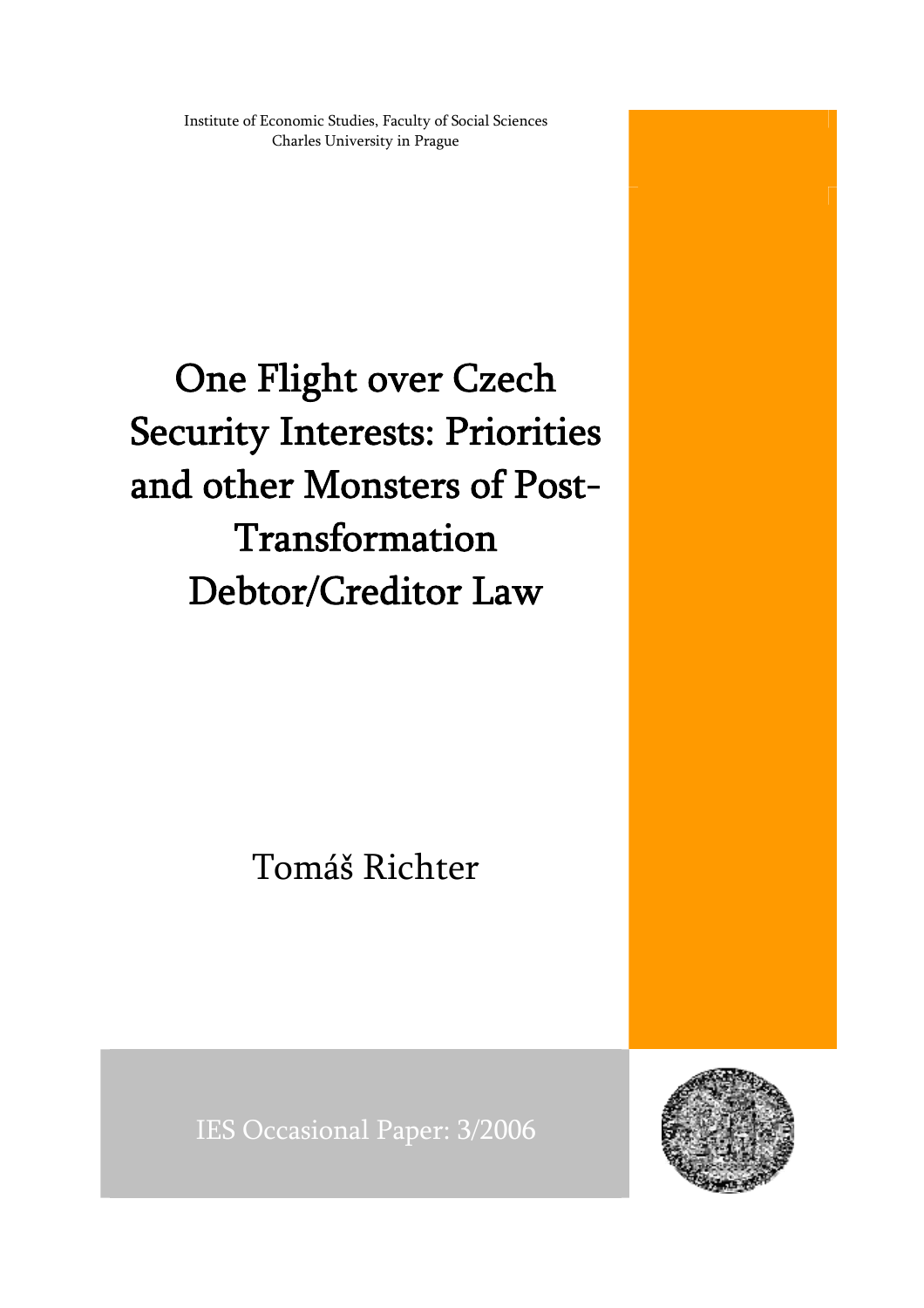Institute of Economic Studies, Faculty of Social Sciences, Charles University in Prague

[UK FSV – IES]

Opletalova 26 CZ-110 00, Prague E-mail : [ies@fsv.cuni.cz](mailto:IES@Mbox.FSV.CUNI.CZ) [http://ies.fsv.cuni.cz](http://ies.fsv.cuni.cz/)

Institut ekonomických studií Fakulta sociálních věd Univerzita Karlova v Praze

> Opletalova 26 110 00 Praha 1

E-mail : [ies@fsv.cuni.cz](mailto:IES@Mbox.FSV.CUNI.CZ) [http://ies.fsv.cuni.cz](http://ies.fsv.cuni.cz/)

Disclaimer: The IES Occasional Papers is an online paper series for works by the faculty and students of the Institute of Economic Studies, Faculty of Social Sciences, Charles University in Prague, Czech Republic. The papers are policy oriented and aim at bridging a gap between the specialized research publications and the general interest press. The papers are peer reviewed, but they are *not* edited or formatted by the editors. The views expressed in documents served by this site do not reflect the views of the IES or any other Charles University Department. They are the sole property of the respective authors. Additional info at: [ies@fsv.cuni.cz](mailto:ies@fsv.cuni.cz)

Copyright Notice: Although all documents published by the IES are provided without charge, they are licensed for personal, academic or educational use. All rights are reserved by the authors.

Citations: All references to documents served by this site must be appropriately cited.

#### Bibliographic information:

Richter, T., (2006). "One Flight over Czech Security Interests: Priorities and other Monsters of Post-Transformation Debtor/Creditor Law" IES Occasional Paper 3/2006, IES FSV. Charles University.

This paper can be downloaded at: [http://ies.fsv.cuni.cz](http://ies.fsv.cuni.cz/)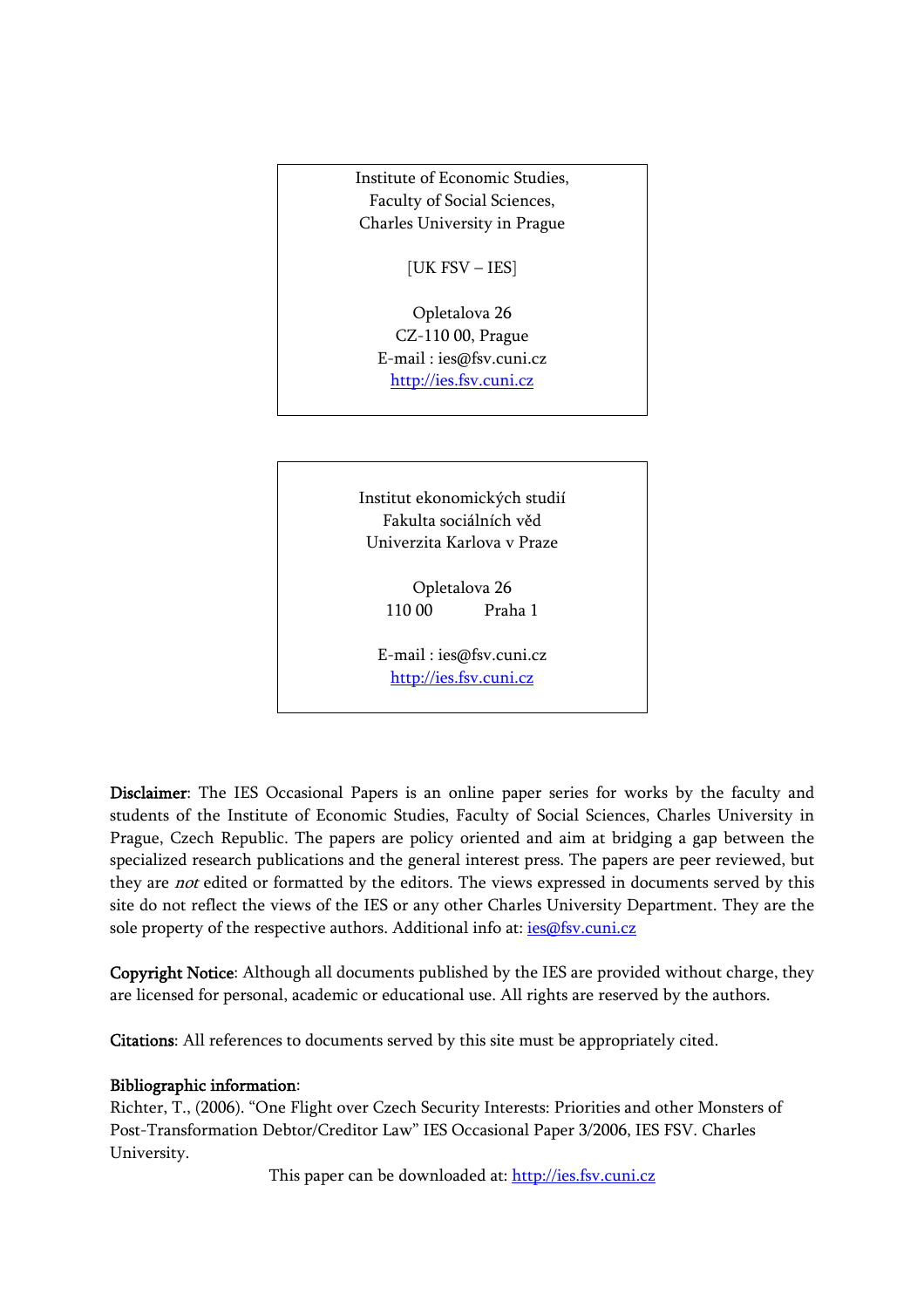# One Flight over Czech Security Interests: Priorities and other Monsters of Post-Transformation Debtor/Creditor Law

## Tomáš Richter\*

\*Of Counsel, Clifford Chance LL.P., Prague IES, Charles University, Prague

October 2006

#### Abstract:

This article contains a relatively comprehensive review of current Czech law of security interests. Starting from a basis of socialist law of security interests, utterly useless in a market economy, the Czech legislator must be credited with having made some progress since 1989. However, that progress has been moderate at best. While Czech law of security interests contains some particular features conducive to taking security over business assets (such as a register of movables allowing the creditors to take non-possessory charges over chattels), confusion prevails about some of the most fundamental principles of this field of law, in particular the rules of priority. As will be shown in the article, these fundamental confusions and conceptual misunderstandings appear time and again in dubious and unclear statutory provisions that reduce legal certainty and increase transaction costs in the Czech credit market.

In part 1, the article first defines its scope. Part 2 briefly discusses the economic theories of secured credit. Part 3 reviews what could be called the general principles of the law of security interests, including in particular the rules on priority. Part 4 briefly mentions consumer protection issues. Part 5 contains a discussion of the most typical assets taken as security, the ways these assets may be charged and the way the charges may be enforced. Part 5 concludes with some recommendations for legal reform.

Keywords: security interests, secured debt, debtor/creditor law, bankruptcy, insolvency, transformation.

JEL Classification: G33, K3.

#### Acknowledgements:

This study was supported by the grant of the Grant Agency of the Czech Republic 403/03/0339 "Adjustment of socioeconomic values in the EU accession process"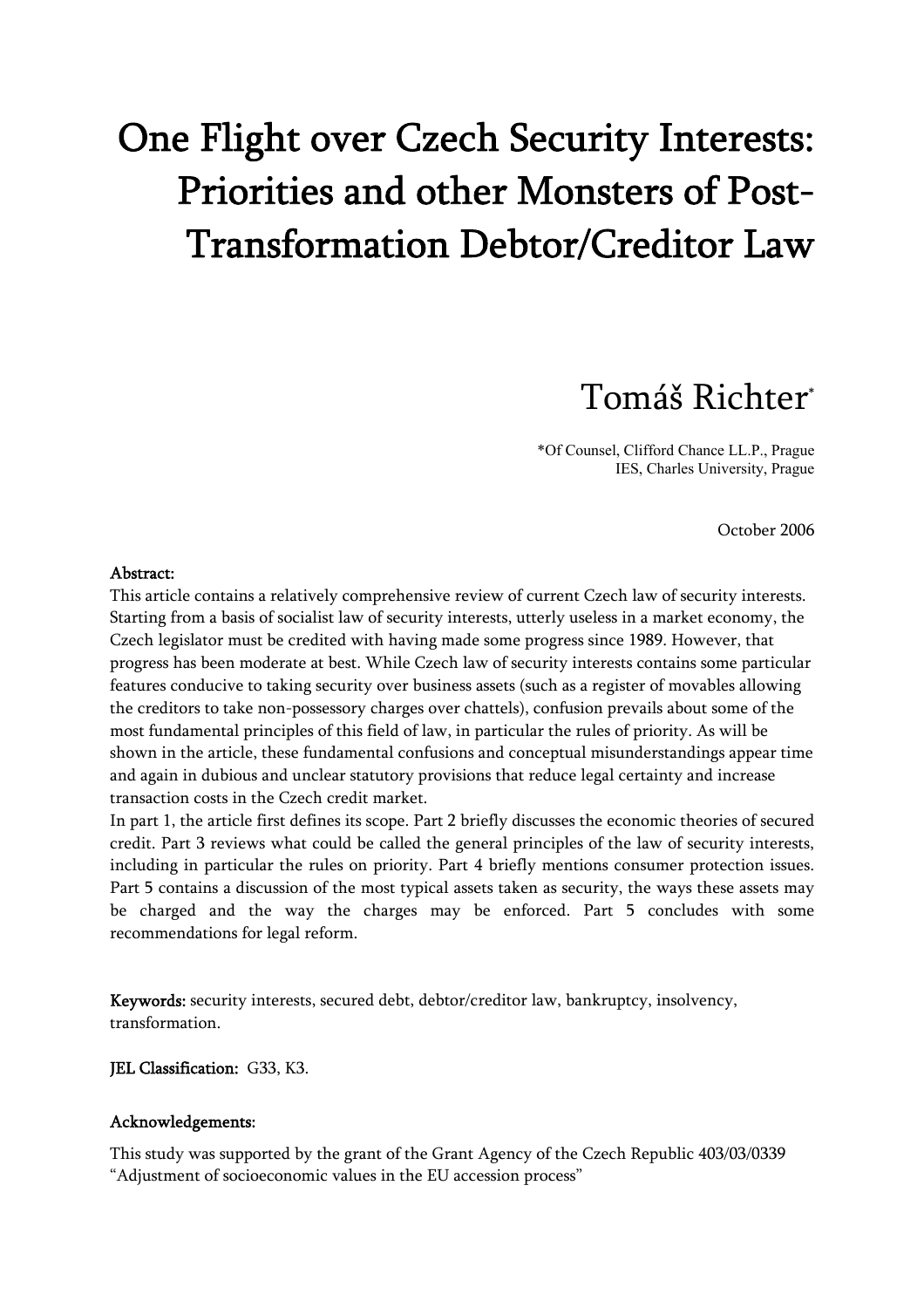#### **1. Categories of rights in security**

#### **1.1. Definition of Rights in Security**

As many legal institutions in European post-Communist jurisdictions, security rights under Czech law suffer from quite a bit of conceptual confusion and a fair share of practical difficulties. We will encounter some of the practical difficulties later in this article. A good example of the conceptual confusion can be found right in the subtitle of Act 40/1964 Coll., as amended (the "**Czech Civil Code**" or "**CzCivC**") defining security rights (S. 544 to 558 of the CzCivC, entitled Security Interests (in Czech *zajištění závazků*)). The "security rights" listed in that sub-title include not only the **pledge** (S. 152 to 174 CzCivC), the **security transfer** (S. 553 CzCivC), the **security assignment** (S. 554 CzCivC), and the **guarantee** (S**.**  546 to 550 CzCivC) - i.e. "proper" security rights, reducing the risk that the creditor takes by either ring-fencing certain assets in his or her favour to the exclusion of other creditors (the pledge and the security transfer or security assignment), or by adding an extra personal credit risk to that of the primary debtor (the guarantee). The subtitle also lists among "security rights" the **contractual penalty** and the **acknowledgement of a debt** - i.e. contractual institutes that, although they may improve the creditor's procedural position by lightening the burden of proof as regards the amount of damages or the existence of the claim as such, do not function as security interests in terms of reducing the credit risk involved at all.

#### **1.2. Rights in security**

In spite of this confusion, this article will focus solely on security rights proper, i.e. the **pledge** (in Czech *zástavní právo*, a term used uniformly in respect of charges over immovables, movables and incorporeal assets, whether created by contract, by law or by a judicial or other official decision), as well as the **security transfer** and the **security assignment** (in Czech *zajišťovací převod práva* and *zajišťovací postoupení pohledávky* transfer of title or other right and assignment of a claim by way of security, in each case subject either to the assignee's obligation to transfer the title, right or a claim back upon the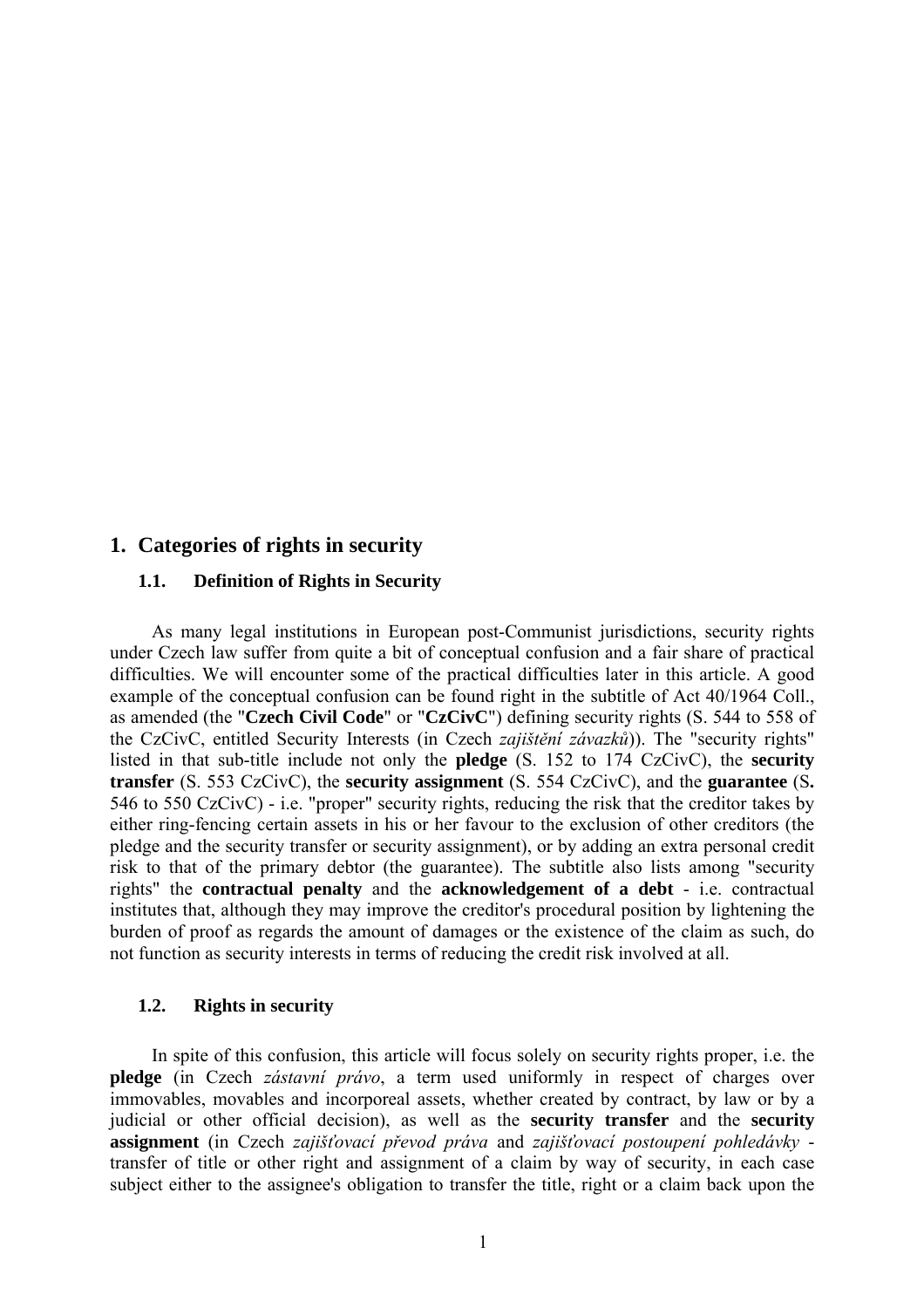performance of the secured obligation, or to an equivalent condition subsequent).<sup>[1](#page-4-0)</sup> These are the three basic types of security that I will have in mind when talking about security rights generally. Other title finance techniques, such as financial leasing, the repo, and retention of title will be mentioned in passing where relevant. An additional security right, a **retention right** (S. 175 to 180 CzCivC) will be discussed occasionally,<sup>[2](#page-4-1)</sup> in particular in the part dealing with priorities. To the contrary, as a rule, the article will not deal with statutory pledges arising in commercial situations that would normally be described in English as the landlord's or mechanic's lien, etc.. Since personal security is not the subject of this article, guarantees and bank guarantees will not be discussed either.

**Set-off**, which can be viewed as a security device in its own right, will not be discussed beyond this general introductory part. The right to off set obligations against claims is the statutory default rule in Czech law of obligations (S. 580 and 581 CzCivC). One therefore does not have to bargain for the right, which could also be the reason for the right not being subject to publicity requirements. However, current Czech insolvency law nevertheless prohibits set-off against a debtor who has been declared bankrupt. Interestingly, this rule will change to a less restrictive rule (although not a complete reversion of the current prohibition) in 2007 when the new Czech Insolvency Act takes effect (more on this in part 2 below).

#### **1.3. Identity of parties to secured transactions**

<span id="page-4-2"></span>In general, and save for financial collateral which will be dealt with separately, there are no limitations on the identity of either the chargor or the chargee. (These terms will be used as the general description of the party granting security and the party accepting security, respectively. Where a distinction between the pledge on the one hand and the security transfer or the security assignment on the other hand needs to be pointed out, I will use the terms pledgor and pledgee, and transferor and transferee or assignor and assignee, respectively). In line with the general focus of this article, and save for the part on consumer law below, I will assume that both the chargor and the chargee are businesspeople.

There is no need for the chargor to be at the same time the debtor - with the exception of the security transfer where Czech law (S. 553(1) CzCivC) curiously insists on the chargor and the debtor being the same person. This can of course be circumvented by the chargor becoming a guarantor of the debtor's obligations. This arrangement is actually preferred by the market for all grants of security by a person who is not at the same time the primary debtor.

Without the owner's consent, a non-owner of the pledged asset may only create a pledge if the asset in question is a movable and if the movable is physically delivered to a *bona fide* pledgee (S. 161 CzCivC). The law is silent on this point as regards the security transfer. One must therefore turn to the general rule on the terms of acquisition of title from a non-owner. These can be found in S. 446 of Act 513/1991 Coll., as amended (the "**Czech Commercial Code**" or "**CzComC**") for movables and in S. 20 of Act 591/1992 Coll., on Securities (the

 $\frac{1}{1}$ <sup>1</sup> Judgment of the Czech Supreme Court 29 Cdo 1969/2000-73 of 28<sup>th</sup> November, 2001

<span id="page-4-1"></span><span id="page-4-0"></span> $2$  This is not to be confused with retention of title clauses. A retention right under CzCivC is a security right in rem that arises by unilateral declaration of will by any bona fide bailee who would otherwise be obligated to return a movable thing. The right may only secure a debt due and payable to the bailee by the person to whom the bailee is obligated to return the movable.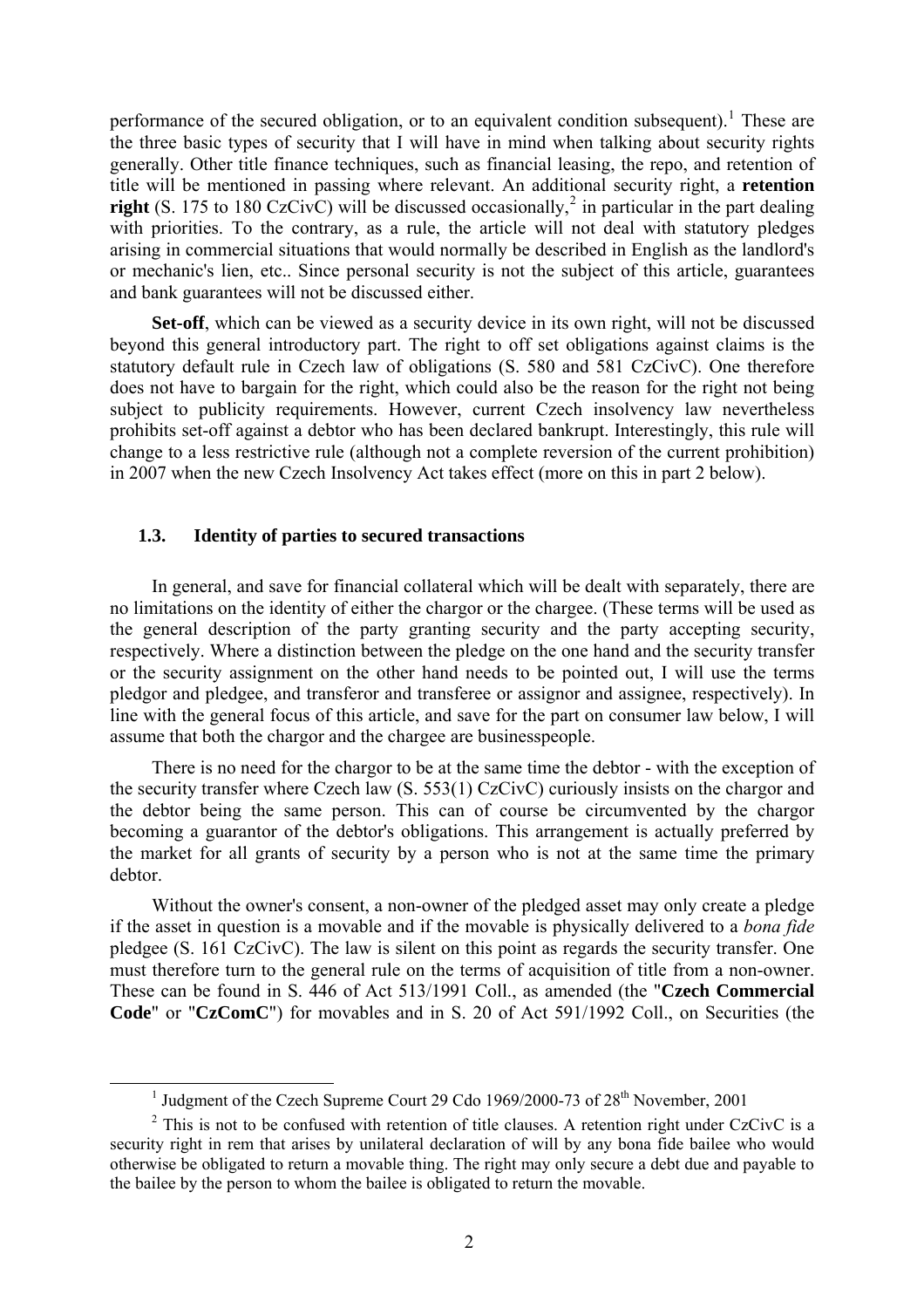"**Czech Securities Act**" or "**CSA**"), for securities.<sup>[3](#page-5-0)</sup> The rules are similar and allow a *bona fide* purchaser (of movables) or acquirer (of securities) to obtain title from a non-owner of a movable (as between merchants)<sup>[4](#page-5-1)</sup> or a security (irrespective of the identity of the parties). Since, as was mentioned above, a security transfer may only be made by the debtor, i.e. a party who received something (a loan) in consideration of the grant of the security, there seems to be a good reason to think that one should be able to apply S. 446 CzComC or S. 20 of the Czech Securities Act in the context of a security transfer of a movable or a security by a non-owner debtor. There is, however, no case law on the point.

#### **2. Economic impact of rights in security**

The long and fierce discussion in financial economics and the economic analysis of law on whether or not security interests and, in particular, the priority that they (tend to) give to secured creditors in insolvency, are efficient or not, and therefore should be supported or limited by the law,<sup>[5](#page-5-2)</sup> has gone on largely unspotted by the Czech academic community. Yet this has not prevented the Czech Parliament from introducing, in 2000,<sup>[6](#page-5-3)</sup> a regime of limited priority of secured creditors in insolvency. Under current Czech insolvency law, a secured creditor will have no control over the time or manner of enforcement of the security, he or she will not be compensated for the time value of money while he or she waits for the administrator (whose choice he or she will not be able to influence) to enforce the security, and at the end of the process, he or she will not receive more than 70 percent of the proceeds of the enforcement, less costs and expenses. See Section 28(4) of Czech Act 328/1991 Coll., on Bankruptcy and Composition (the "**Czech Bankruptcy and Composition Act**" or "**CzBCA**").

It should be noted that the rule caps secured creditor satisfaction at a percentage of the proceeds of enforcement, not, as has been proposed in the literature advocating partial priority on efficiency (rather than redistribution) grounds, at a percentage of the claim owed.<sup>[7](#page-5-4)</sup> It is obvious that such a rule can be easily circumvented by over-collateralisation, and anecdotal evidence from the Czech credit market seems to suggest that this has indeed been the market's response to the rule. Also, the rule catches the pledge as well as the security transfer and security assignment, but does not catch retention of title clauses or financial leasing. It therefore allows regulatory arbitrage between various functional equivalents. 3

<span id="page-5-0"></span><sup>&</sup>lt;sup>3</sup> The term "security" as used here refers to a share, a bond or a bill of exchange and the like, not a security right.

<span id="page-5-1"></span><sup>&</sup>lt;sup>4</sup> This bracket is a simplified statement of the law on this point but will have to do for the purposes of this article. The rules on when one should apply the Czech Civil Code and when the Czech Commercial Code to obligations are complex and controversial. See S. 261 and 262 CzComC.

<span id="page-5-2"></span> $<sup>5</sup>$  For relatively recent reviews of the literature in the field, see Bowers, J.W., Security Interests,</sup> Creditors' Priorities and Bankruptcy, Chapters E and F, Encyclopedia of Law and Economics, 1999, available at: [http://encyclo.findlaw.com](http://encyclo.findlaw.com/). A more detailed survey, including detailed discussion of the various schools of thought, can be found in Siebrasse, N., A Review of Secured Lending Theory, 1997, available at: [http://www.law.unb.ca/Siebrasse/Download.](http://www.law.unb.ca/Siebrasse/Download) 6

 $6$  Act 105/2000 Coll.

<span id="page-5-4"></span><span id="page-5-3"></span> $<sup>7</sup>$  see, for example, Bebchuk, L.A., Fried, J.M., The Uneasy Case for Priority of Secured Claims</sup> in Bankruptcy, 105 The Yale Law Journal 857 (1996), available at: [http://papers.ssrn.com/sol3/papers.cfm?abstract\\_id=417960](http://papers.ssrn.com/sol3/papers.cfm?abstract_id=417960); Bebchuk, L.A., Fried, J.M., The Uneasy Case For the Priority of Secured Claims in Bankruptcy: Further Thoughts and a Reply to Critics, 82 Cornell Law Review 1279 (1997), available at: [http://papers.ssrn.com/sol3/papers.cfm?abstract\\_id=55559](http://papers.ssrn.com/sol3/papers.cfm?abstract_id=55559)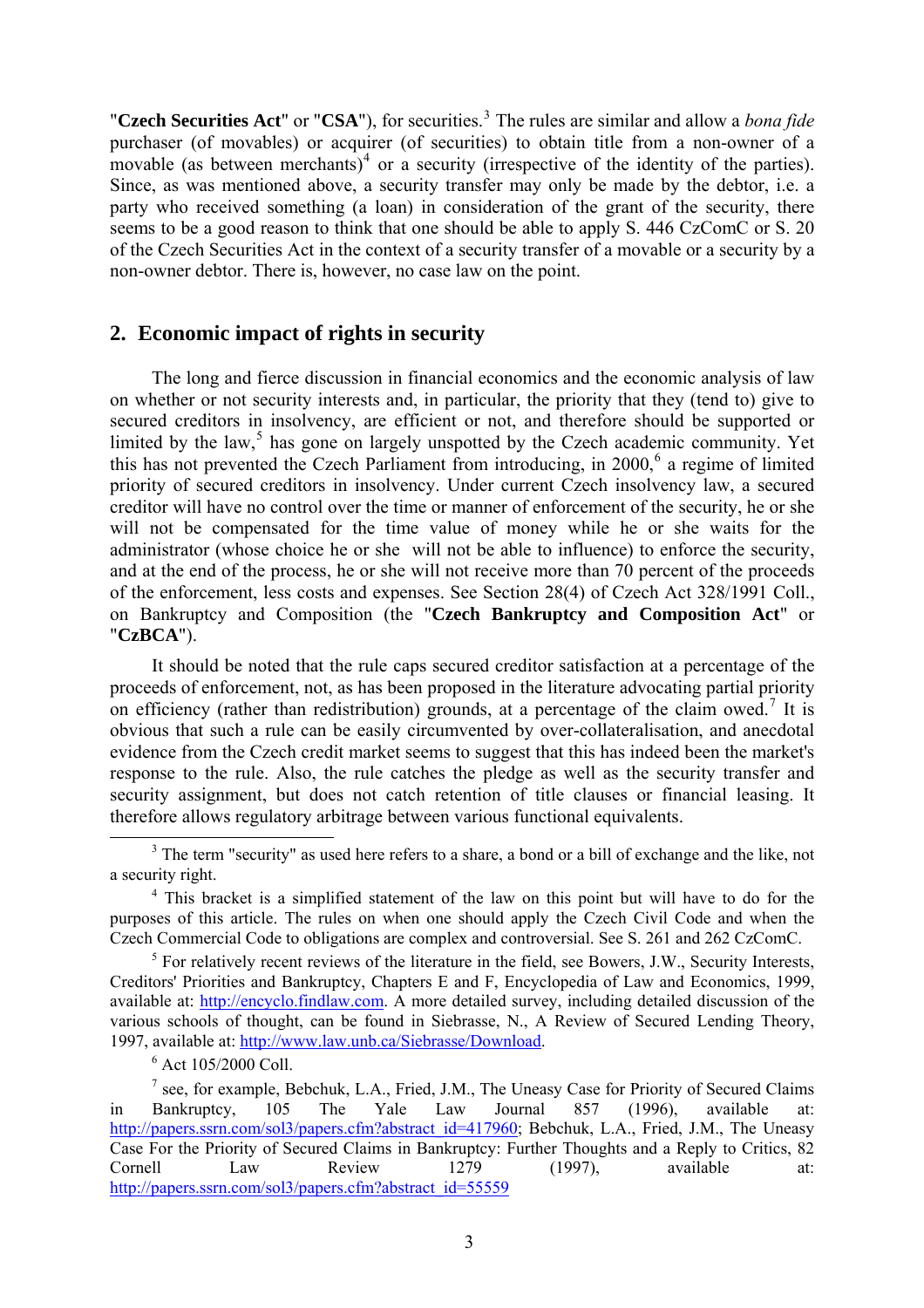The rule has been persistently criticised, in particular by the credit industry, whose representatives seem to take the view that, by violating the creditor's bargain *ex post*, the rule on partial priority increases the cost of debt finance to local debtors *ex ante,* without creating any significant efficiencies as a worthwhile trade-off.<sup>[8](#page-6-0)</sup>

When a recent attempt to remove the partial priority rule, sponsored by the credit industry, failed in early  $2005$ , it was because of fierce opposition from left-wing Parliamentary factions. It is notable, however, that neither the proponents nor the opponents of the change furnished any credible evidence of the actual effects of the rule in the Czech credit market.

In spite of the previous deadlock in the Parliament over the issue, and in spite of the lack of empirical research on the topic,[10](#page-6-2) the Czech Parliament did eventually change the rule on priority of secured creditors in insolvency, as part of the new Czech Insolvency Act 182/2006 Coll., promulgated in May 2006 (the "**Czech Insolvency Act**" or "**CzIA**"). As will be described in more detail below, the new Czech Insolvency Act will, as of  $1<sup>st</sup>$  July, 2007, effectively reintroduce full priority of secured creditors in Czech insolvency proceedings. Although the Czech Republic is not the only jurisdiction that has experimented with partial priority, $^{11}$  $^{11}$  $^{11}$  it is probably one of the very few jurisdictions, if not the only one, that will have introduced and abolished partial priority of secured creditors within less than 10 years. The effects of these reforms on the Czech credit market should prove to be fertile ground for further economic and legal research.

#### **3. General Principles**

#### **3.1. Publicity**

<span id="page-6-3"></span> $11$  Others that I am aware of include Slovakia, Hungary, Germany, Finland and England (post-Enterprise Act 2002). See (in Czech) Richter, T., Základní stavební kameny vládního návrhu insolvenčního zákona, část II., Právní fórum 12/2005, ASPI Prague, 2005, pg. 482 and the following.

<span id="page-6-0"></span> <sup>8</sup> This is the classical creditors' bargain view, presented among others by Jackson, T.H., Kronman, A.T., Secured Financing and Priorities Among Creditors, 88 Yale Law Journal 1143 (1979). A newer treatment can be found in, for example, Schwarcz, S.L., The Easy Case for the Priority of Secured Claims in Bankruptcy, 47 Duke Law Journal 425 (1997) , available at: <http://www.law.duke.edu/journals/dlj/articles/dlj47p425.htm>

<sup>&</sup>lt;sup>9</sup> MP bill 635, withdrawn from the Czech Lower House on  $18<sup>th</sup>$  February, 2005

<span id="page-6-2"></span><span id="page-6-1"></span> $10$  In fairness, the failure of the Czech academic community to produce empirical research on this extremely important topic is not an exception among other nations, rather, it seems to be the rule. The only treatment of the topic in Europe that I am aware of can be found in Bergström, C., Eisenberg, T., Sundgren, S., On the Design of Efficient Priority Rules for Secured Creditors: Empirical Evidence from a Change in Law, 18 European Journal of Law and Economics 273-297 (2004), analysing the ex post effects of a partial priority rule introduced in Finland in 1993. Bergström, Eisenberg and Sundgren found substantial wealth re-distribution from secured to unsecured creditors post-reform; however, they found no efficiency effects in terms of Finnish insolvency proceedings yielding more to creditors in general after the reform than before. Importantly, they did not analyse the ex ante effects of the reform - i.e. the effects on the cost of debt finance in the credit market. The perils of this difficult venture are recorded in Bradley, M., Rosenzweig, M., The Untenable Case for Chapter 11, 101 Yale Law Journal 1043 (1992), and in particular in the critique by Warren, E., The Untenable Case for Repeal of Chapter 11, 102 Yale Law Journal 437 (1992).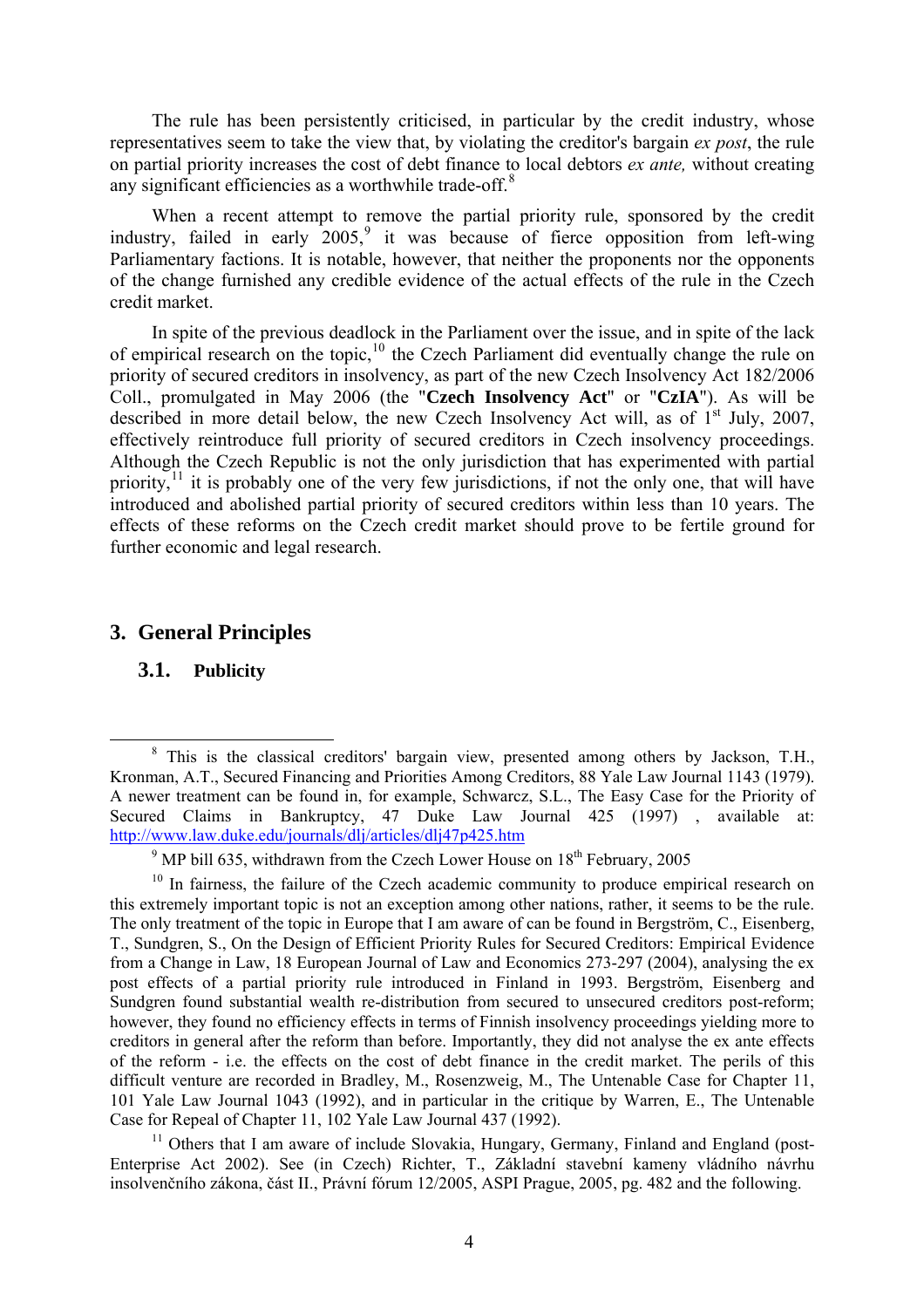Czech law is ambivalent as regards the requirement that security rights be publicised. The line is drawn between the pledge that requires publication (with the exception of a pledge over claims) and the security transfer and security assignment, that do not require publication (except where the transfer of title to the underlying asset is subject to public registration, such as with respect to most immovables). Other title financing devices, such as financial leasing or retention of title clauses do not require publication either. Although this is probably not very different from some other European jurisdictions, there is a clear tension here between the policy against *false wealth* that buttresses the requirement of publication of pledges and the fact that the law allows functional equivalents of the pledge to operate unpublicised.

There are two main registers that achieve publicity - the Land Register (in Czech *katastr nemovitostí*) maintained by the cadastral offices (in Czech *katastrální úřady*) in respect of land, (most) buildings, and apartments, and the Pledges Register (in Czech *Rejstřík zástav*) maintained by the Czech Chamber of Public Notaries (in Czech *Notářská komora České republiky*) in respect of buildings not registered in the Land Register, movables, and enterprises.[12](#page-7-0) There are separate registers for book-entry securities and for industrial property rights, as well as for aircraft and ships which are, however, not the subject of this article.

The Pledges Register is considered to work reasonably satisfactorily by the market. While the notaries will often lack flexibility and commercial understanding, once one agrees the terms of the pledge with the notary and the notary draws up the notarial protocol into which the pledge agreement is incorporated (more on this below), the pledge is registered in the Pledges Register immediately. Quite to the contrary, the Land Register may take many months to record the pledge over immovables. The pledge will be recorded as of the date of the filing of the petition (i.e. retroactively), however, since the Land Register may refuse the pledge agreement on substantive as well as technical grounds, this delay will expose parties to risk.

#### **3.2. Specificity**

Specificity appears in Czech law of security rights partly as a general requirement of contract certainty and partly as a question of the definition of a thing (in Czech *věc*) in the legal sense.

In respect of buildings, the Czech Supreme Court has held that a structure comes in existence as a thing in the legal sense of the word as soon as the first floor above ground takes its clear and unmistakable shape.<sup>[13](#page-7-1)</sup> As of this stage of construction (but very likely not sooner), a building under construction may become the subject of a pledge.

Conversely, there is still no clarity in Czech law on the question of the moment as of, and extent to which claims that still do not exist may be given as a pledge, or assigned by way of security. The general view in the market seems to be that one can pledge (as well assign) claims that are yet to arise, as long as one can clearly identify the debtor of the claim and the contract under which the claim will arise. Any attempt to create security rights to non-existing

<span id="page-7-1"></span><span id="page-7-0"></span> $12$  In addition to the enterprise or business (in Czech podnik), the Pledges Register may also record pledges over other similar aggregated assets (in Czech hromadná věc) or aggregates of assets (in Czech soubor věcí). In this article, the sole focus among these will be on the enterprise charge.

<sup>&</sup>lt;sup>13</sup> Judgment 20 Cdo 2679/99 of  $27<sup>th</sup>$  September, 2001.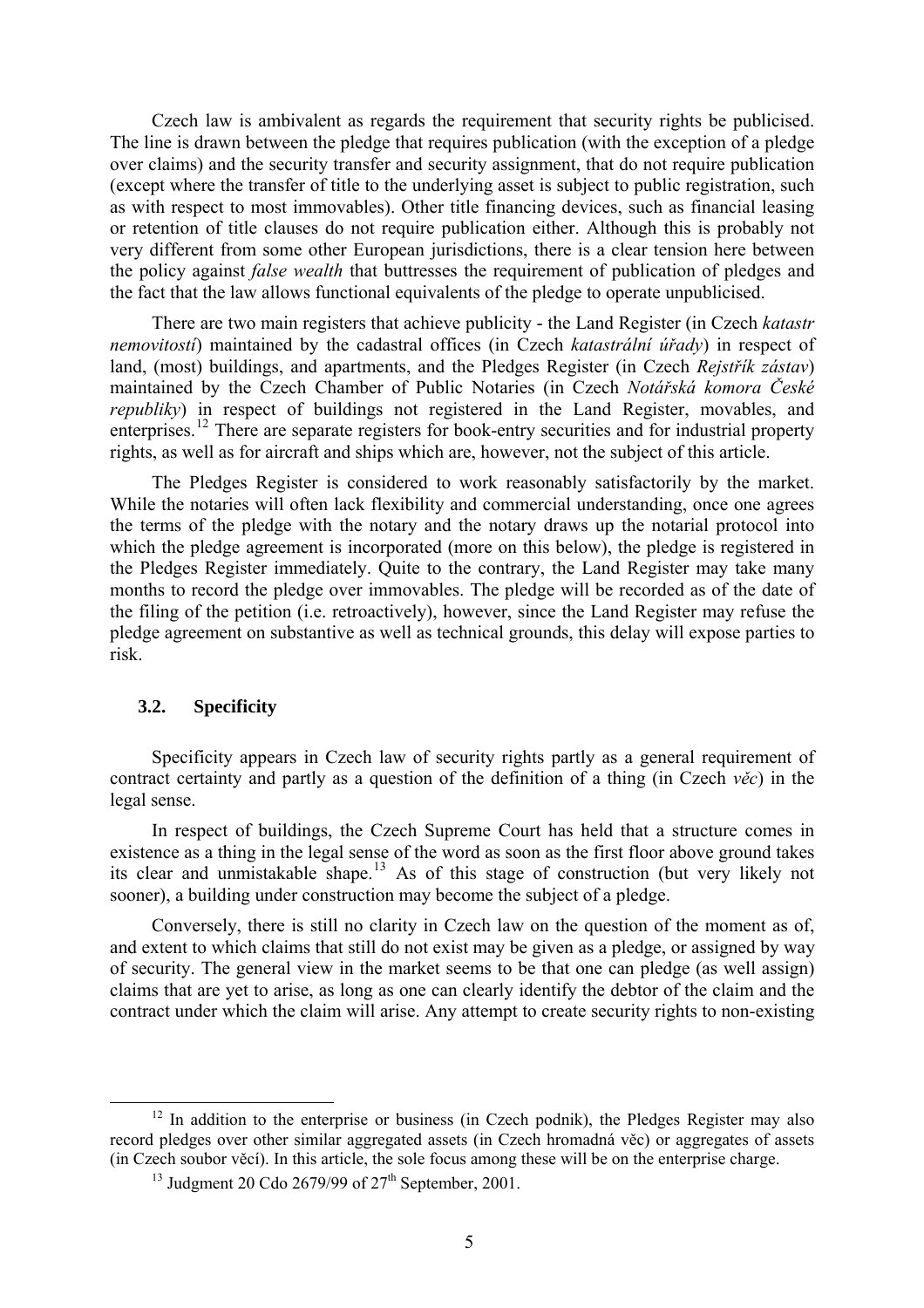assets beyond this seems dubious, including the so-called general assignment of future claims $14$ 

On the other hand, Czech law allows parties to create an enterprise charge that would, provided that Czech law of enforcement of charges and Czech insolvency law functioned properly, allow the debtor to effectively pledge current assets, including inventories and future claims, which are notoriously difficult to charge otherwise.

#### **3.3. Accessory nature**

The Czech pledge is strictly accessory in its nature - its existence depends on the existence of the secured debt.<sup>[15](#page-8-1)</sup> Czech law does not know an abstract pledge. The practical implication of this is that in all pledge agreements, the pledgee will always want the pledge to secure not only the primary (usually contractual) debt that the parties have in mind but also any claim for unjust enrichment that the pledgee may have in case that the primary (usually contractual) obligation turns out to be invalid.

The security transfer and the security assignment look, at first blush, closer to abstract security. However, the transfer of title or assignment of a claim clearly take place in order to secure a debt and therefore, one can expect these types of charges to be of accessory nature as well. There is, however, no published case law on this issue.

One of the challenges to jurisdictions that know neither the trust nor abstract security rights is the structuring of security rights in situations involving multiplicity of creditors, such as syndicated loans. There are no clear answers to this problem under Czech law. The market seems to be using both a structure whereby all creditors and the security agent are owed the secured claims jointly and severally, security being granted to the security agent, and a structure similar to the parallel debt structure used in English law syndicated loans, whereby security is granted to the security agent as security for a covenant made by the debtor to the security agent in parallel to his several obligations to pay each actual creditor.<sup>[16](#page-8-2)</sup>

#### <span id="page-8-4"></span>**3.4. Priority**

#### **3.4.1. Introduction**

The Czech rules on priority are easily the most confused part of Czech law of security rights. This is largely due to the history of this part of the law.

Pre-1989, security rights played only a marginal role because there was (at least legally speaking) no insolvency risk with respect to Czech counterparties.[17](#page-8-3) One

<span id="page-8-0"></span><sup>&</sup>lt;sup>14</sup> Similarly (in Czech) Giese, E., Dušek, P., Payne-Koubová, J., Dietschová, L., Zajištění závazků v České republice, 2. vydání, C.H. Beck, Praha, 2003, pg. 179. Also see judgment of the High Court in Prague 9 Cmo 856/99 published in Obchodní právo 6/2000, pg. 32, where the court struck down an attempted "global assignment" of all future claims on grounds of uncertainty.

<span id="page-8-1"></span><sup>&</sup>lt;sup>15</sup> See (in Czech) Knappová, M., Švestka, J. (eds), Občanské právo hmotné, 3. vydání, svazek I, ASPI, Praha, 2002, pg. 387

<span id="page-8-2"></span><sup>&</sup>lt;sup>16</sup> see Wood, P., Comparative Law of Security and Guarantees, Sweet & Maxwell, London, 1995, pg. 108

<span id="page-8-3"></span><sup>&</sup>lt;sup>17</sup> There was no insolvency law in Czechoslovakia between  $1<sup>st</sup>$  January, 1951, when the Czechoslovak Bankruptcy, Composition and Avoidance Code 64/1931 Coll. of 1931 was repealed, and  $1<sup>st</sup>$  October, 1991, when the CzBCA took effect.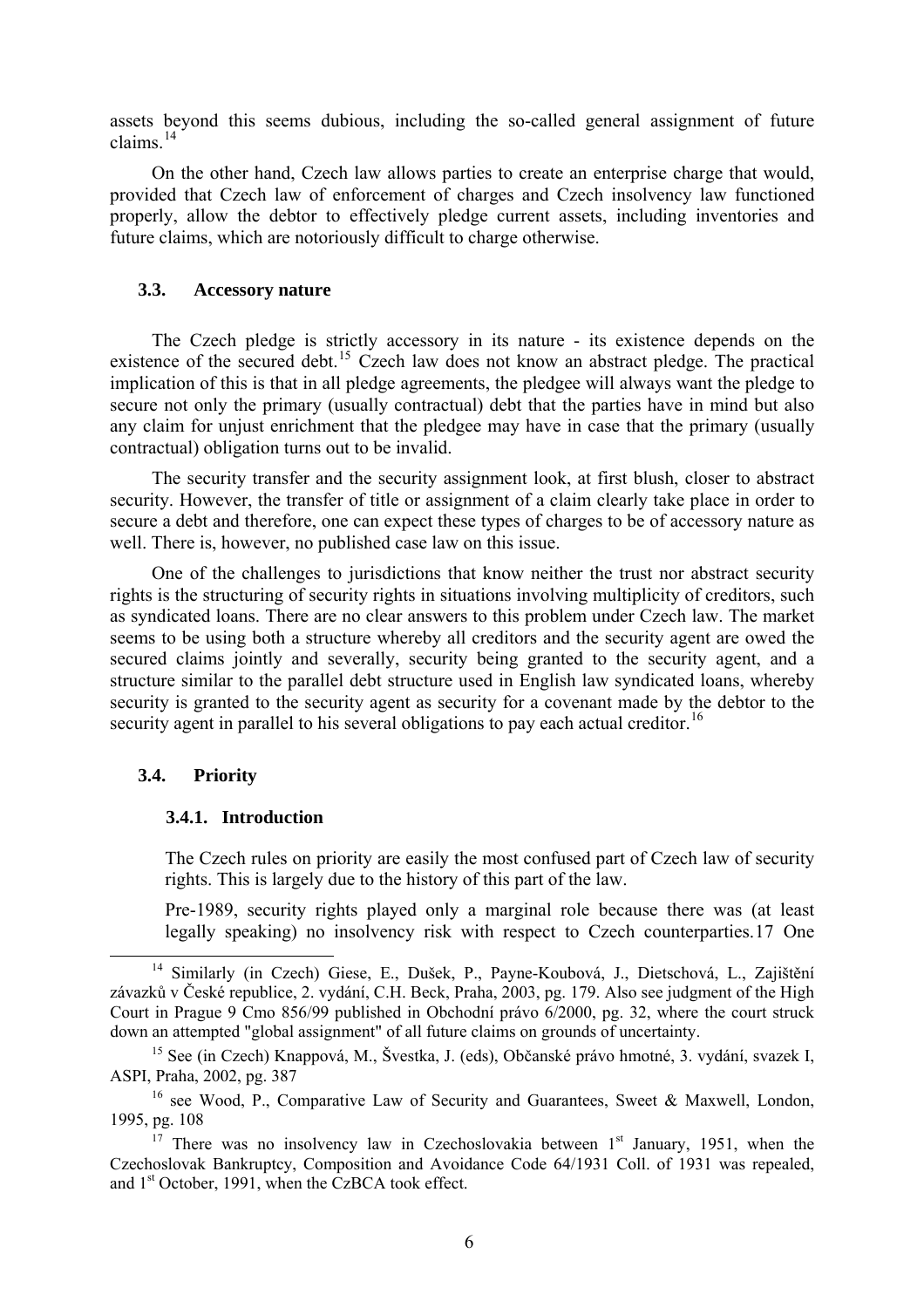therefore did not have to deal with security and priorities in the insolvency context, which is of course the only context where priority is really important. Outside insolvency, there was only one way of enforcing security rights - through a court sale. It was therefore not illogical for priority rules to appear not in the Czech Civil Code or elsewhere in substantive law, but in the Czech Code of Civil Procedure  $({}^{\prime\prime}CzCCivP^{\prime\prime})$ ,  $^{18}$  $^{18}$  $^{18}$  as part of the procedural rules on execution.

When the CzBCA was introduced in 1991, it contained its own rules on priority, whereas the rules on priority outside insolvency remained in the CzCCivP. This was in itself interesting (and confusing) because at that time, the Czech Commercial Code, which took effect on 1<sup>st</sup> January 1992 as a code containing the corporate law as well as the law of commercial obligations, gave the pledgee a right, outside of insolvency and where this was agreed in the pledge agreement, to conduct a private out-of-court sale of the pledged asset (S. 299(2) CzComC). This right of out-of-court enforcement, which was never available to non-merchants,<sup>[19](#page-9-1)</sup> was repealed in 2001 after an alternative way of enforcement of security rights was introduced - an out-of-court, state-regulated auction under the Act 26/2000 Coll., on Public Auctions (the " $CzPAA$ "), which took effect on 1<sup>st</sup> May, 2000. But rather than repealing the CzCCivP's rules on priority and introducing uniform priority rules as a matter of substantive law, the CzPAA introduced priority rules of its own. At least in part, these were inconsistent with those of the CzCCivP.

The Czech priority rules do not therefore depend that much on the type of secured asset, but rather on the way of enforcement and partly also on the type of the security right. This is of course a classical invitation to regulatory arbitrage which is considered bad form by those who care about the efficiency of the law. However, since we must describe the law as it is, and since one cannot really understand Czech law of security interests without understanding its mischievous priority rules, the following text with be primarily organised around the methods of enforcement, not around the types of security rights or the secured asset, as will be the case in other national reports. Where relevant, distinctions among types of security rights and secured assets will be made within the subparts dealing with the various methods of enforcement.

The treatment of priorities in this article will probably be more extensive than in some other national reports. It is my firm conviction, however, that without understanding the rules of priority, in particular where the rules are counterintuitive or simply wrong, one will not be able to understand the true business value and, more to the point, the actual limitations of the business value of, security interests in a given jurisdiction.

#### **3.4.2. Priorities outside insolvency**

- a) Priorities vis-à-vis general creditors
	- i. Execution proceedings commenced by a general creditor

 $18$  Act 99/1963 Coll., as amended.

<span id="page-9-2"></span><span id="page-9-1"></span><span id="page-9-0"></span><sup>&</sup>lt;sup>19</sup> It is debatable to what extent it was ever really available to merchants either - the prevailing experience seems to be that, at least with respect to immovables, the Land Register was simply refusing to record ownership title of purchasers who acquired title in a sale under S. 299(2) CzComC. Since non-possessory pledges of movables were not feasible at the time, this could mean that S. 299(2)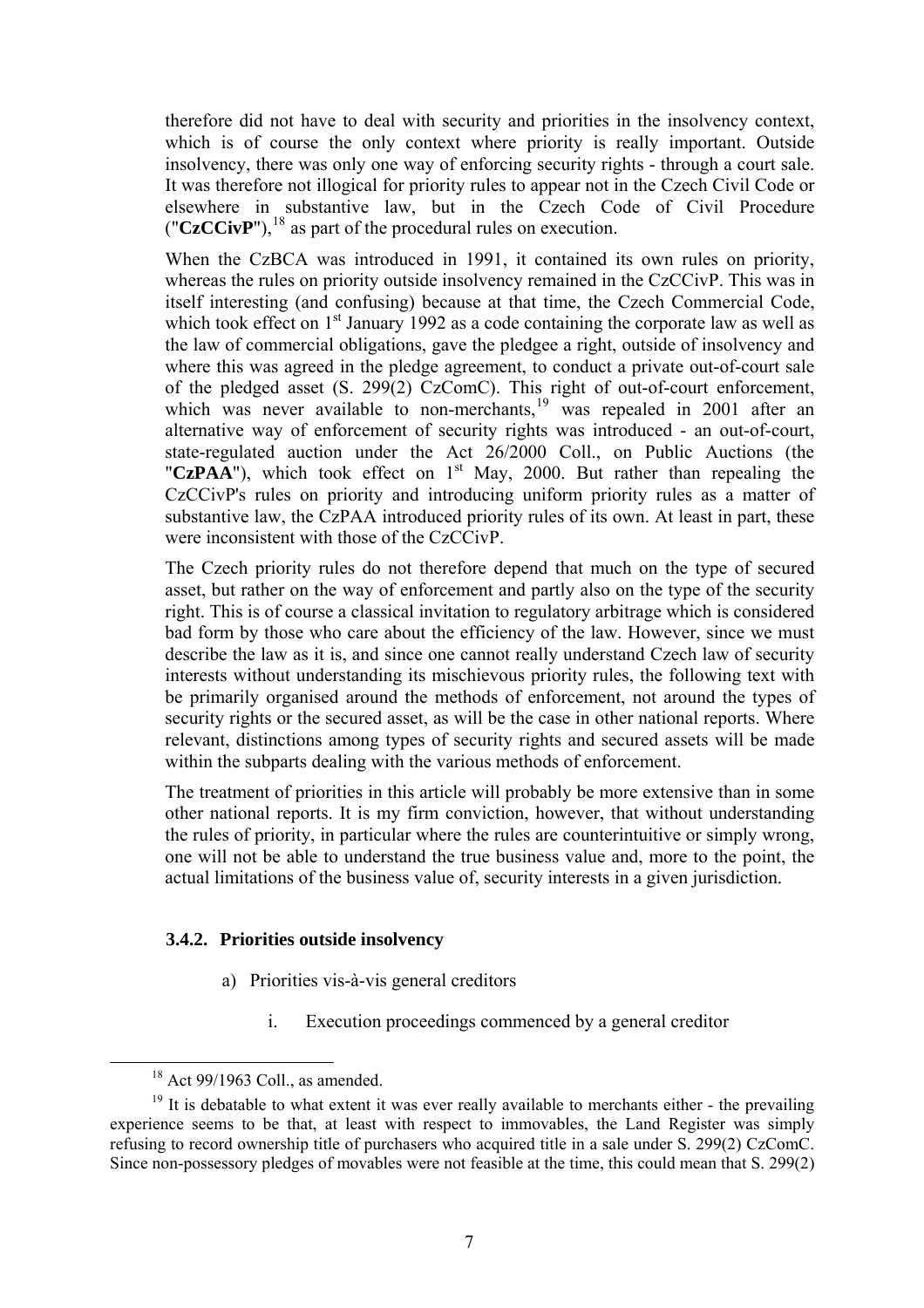One of the most striking features of the Czech law of priorities is that, outside insolvency, the secured creditor does not actually enjoy what one could call procedural priority - i.e. the right to decide if and when the security should be enforced. Quite to the contrary, any general executing creditor may commence execution proceedings in respect of the secured asset. The secured creditor can neither prevent nor stop this process (other than by commencing insolvency proceedings); all that he or she can do is passively wait for what the execution proceedings will yield and apply for his or her share of the proceeds. This also means that where general execution proceedings are commenced before the secured creditor commences enforcement of his or her security, the secured creditor is effectively deprived of the choice between the several ways of enforcing security (see subpart (bab) below). The really bizarre thing is that by commencing execution proceedings, a general executing creditor will be able to stop an enforcement of a pledge carried out by way of an out-ofcourt auction even where the enforcement procedure has already started, right up to the point of the commencement of the actual auction  $(S. 46(1)(g) CzPAA)$ . In a court sale of a pledged asset, the general executing creditor will not be able to stop a sale commenced by the pledgee. Since the court sale of a pledge is in itself a form of execution proceedings, the execution proceeding that had commenced first will have priority over later applications to commence further execution proceedings. [20](#page-10-0)

In execution proceedings commenced by the general creditor, the secured creditor will generally rank ahead of unsecured creditors, but only those unsecured creditors who have commenced execution after the security right had been perfected. In effect, the commencement of execution proceedings creates a sui generis priority in favour of the executing general creditor - security perfected later will be junior to the executing general creditor's claim (S. 331a(1) and 332 CzCCivP for movables; S. 337c(1)(c), 337c(2) and 337c(5)(a) and (d) CzCCivP for immovables). But, where the secured asset is an immovable, the secured creditor will rank behind the costs of the court sale, mortgage loan receivables ear-marked to cover mortgage bonds, $^{21}$  and possibly also compensation payable to tenants under leases and to beneficiaries of easements cancelled upon the execution sale, where the lease or the easement pre-dates the security right  $(S. 337c(1), (2)$  and  $(5)$  CzCCivP). Also, according to case law, where the secured asset is an immovable and a general creditor commences execution after the secured creditor had filed for registration of the pledge but before the pledge was registered, the general executing creditor will be treated as senior to the secured

-

CzComC was actually dead law in practice. More empirical research would be needed to verify this hypothesis.

<sup>&</sup>lt;sup>20</sup> See Act 119/2001 Coll., on rules concerning parallel execution proceedings.

<span id="page-10-1"></span><span id="page-10-0"></span> $21$  This would effectively only be a concern in the consumer lending context that is not the subject of this article.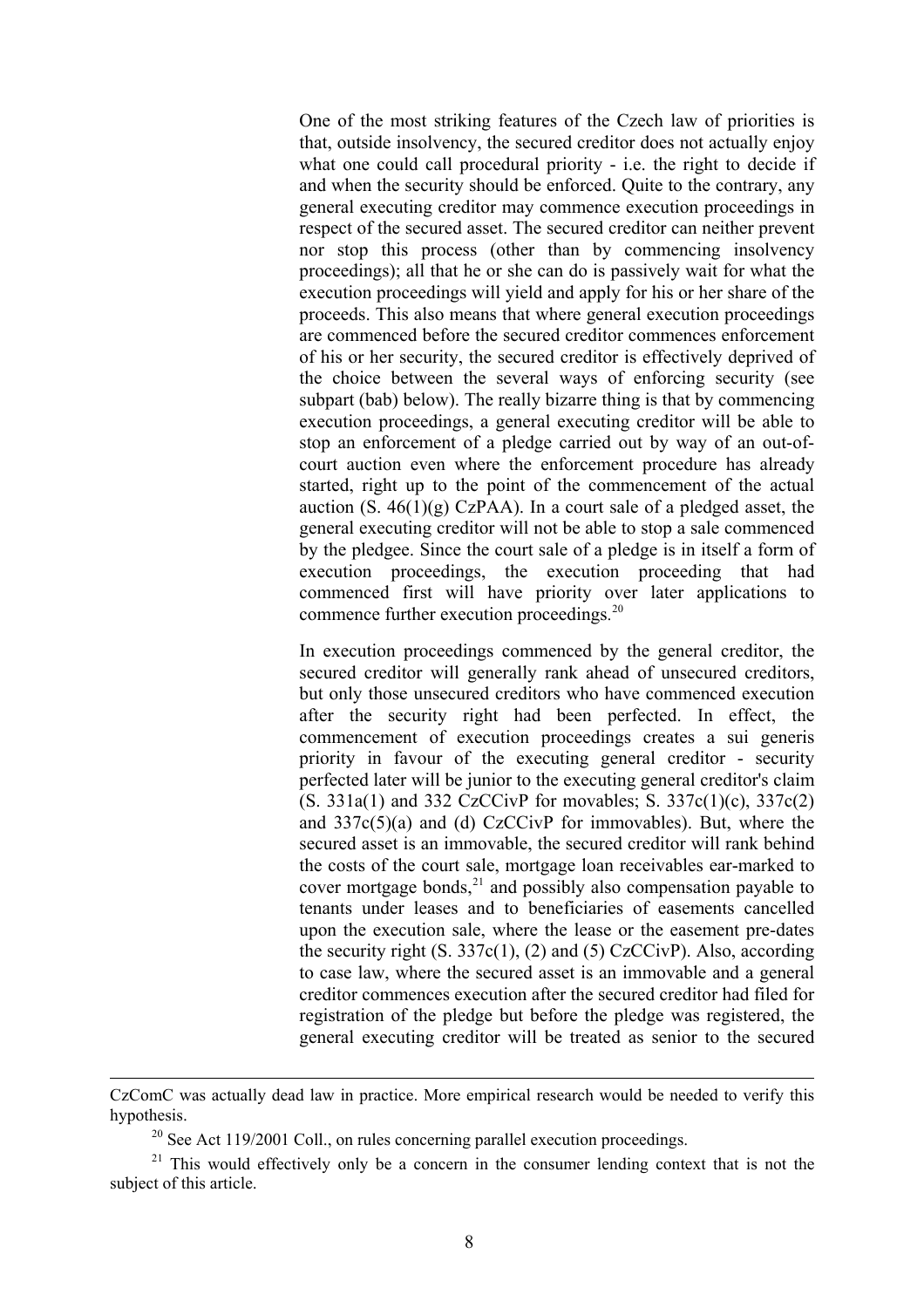claim, irrespective of the rule that pledges over immovables registered in the Land Register arise with effect as of the date of the filing for registration, i.e. retroactively.[22](#page-11-0) This case law significantly weakens the protection meant to be provided to the property market by the principle of retroactive registration of rights in rem in the Land Register (the case actually dealt with a sale, not with a pledge or real estate). Finally, and rather curiously, the secured creditor will not rank ahead of a general executing creditor where the asset pledged is a claim (other than a claim from a bank account)(S. 314b CzCCivP). In practice, this means that in respect of all claims other than claims for repayment of deposits in bank accounts, the chargee would be well advised to structure the charge as a security assignment, whose priority, unlike that of a pledge over a claim, is respected by S. 314b CzCCivP.

<span id="page-11-1"></span>ii. Enforcement commenced by a secured creditor

Where general execution proceedings had not been commenced, the pledgee may choose between two, or more exactly, three methods of enforcing a pledge outside insolvency. The pledgee may enforce a pledge through a court sale (S. 220y to 220za, S. 338a, and S. 338zr CzCCivP) or a sale by a judicial executor (S. 59(3) of Act 120/2001 Coll., on Judicial Executors) on the one hand, or through a nonvoluntary public auction under S. 36 and the following of the CzPAA on the other hand. The court sale and the sale by a judicial executor are subject to the same priority rules under the CzCivC whereas the sale in an auction under the CzPAA is subject to separate, and slightly different, priority rules of the CzPAA.

In a court sale or a sale by a judicial executor, the priority rules are those described in subpart (baa) above. In an auction sale under the CzPAA, the pledgee's claims will rank ahead of general claims, but will be subordinated to the costs of the auction and to mortgage loan receivables ear-marked to cover mortgage bonds (S. 60 CzPAA).

Enforcement of the security transfer and the security assignment is not regulated by the law and therefore, where the enforcement is commenced by the secured creditor, there are no priority rules arising from procedural laws that would relate to such enforcement.

b) Priorities among secured creditors

Substantive priorities among pledges and retention rights are governed by the Czech Civil Code.

Generally, a retention right (a security right only applicable to movables, see footnote 2 above) will always trump the pledge as well as the security transfer (S. 179 CzCivC, as reflected in S. 331a(1) CzCCivP and S. 60(2)(a) CzPAA).

<span id="page-11-0"></span><sup>&</sup>lt;sup>22</sup> Judgment of the Czech Supreme Court 20 Cdo  $1058/2003$  of  $26<sup>th</sup>$  May, 2004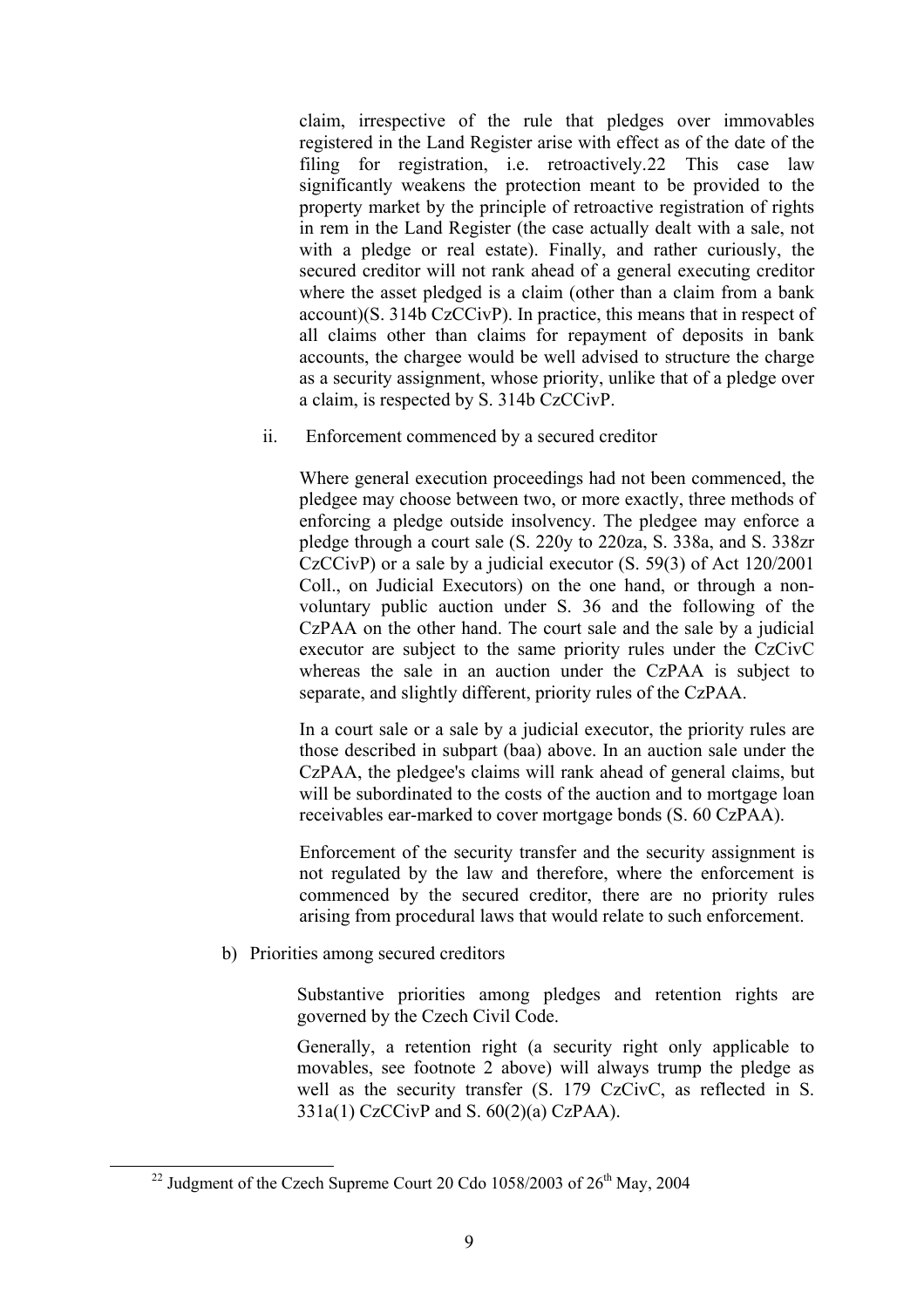The priority among multiple pledges over the same asset will be determined by the time of their perfection (S. 165(2) CzCivC, as reflected in S.  $332(2)$  and  $337c(5)(d)$  CzCCivP).

The Czech Civil Code is silent on the priority relation between the pledge on the one hand and the security transfer and the security assignment on the other hand. Since the later two are merely subspecies of transfer of title, one must look into the rules under which purchasers and other acquirers of assets take subject to security interests. Curiously, there is one exception: in relation to movables sold in a court sale (and, by extension, by a judicial executor), the CzCCivP contains an explicit priority rule under which the priority of both the pledge and the security transfer of movables is to be determined based on the date of the perfection thereof  $(S. 332(2)$  CzCCivP).

As was mentioned above, mortgage loan claims ear-marked to cover mortgage bonds<sup>[23](#page-12-0)</sup> will trump the pledge in both the court sale and the out-of-court auction. It is unclear what is the relation vis-à-vis the security transfer.

Finally, CzPAA contains a separate superpriority class, ranking right behind the costs of the auction, reserved for claims secured by a pledge that are to be satisfied in first priority irrespective of their general ranking. At the moment, Czech law probably knows no such type of pledge so the provision is dormant law.<sup>[24](#page-12-1)</sup>

<span id="page-12-4"></span>c) Priorities vis-à-vis acquirers of secured assets

The retention right only works as long as the person invoking it keeps holding the relevant movable, so (barring cases where title to a movable sold would pass to a transferee prior to delivery)[25](#page-12-2) the situation here is straightforward.

The pledge will be effective vis-à-vis each subsequent acquirer of the pledged asset; such acquirer will assume the position of the pledgor by operation of law (S. 164 CzCivC). This will not be a problem in practice since for most assets, perfection of a pledge requires registration in the Land Register, the Pledges Register, or other special registers. Where pledge of a movable is strictly possessory, i.e. not registered in the Pledges Register but rather perfected by mere delivery of the movable to the pledgee or a third party bailee (S. 157(2) and (3) CzCivC), the acquirer of the movable will not, in my view, take subject to the pledge. [26](#page-12-3)

<span id="page-12-0"></span> $^{23}$  The substantive rules on the ring-fencing of these claims can be found in S. 28 to 32 of Act 190/2004 Coll., on Bonds.

<span id="page-12-1"></span><sup>&</sup>lt;sup>24</sup> See (in Czech) Winterová, A. (ed.), Civilní právo procesní, 3. vydání, Linde, Praha, 2004, pg. 579

 $25$  This may be agreed in writing under S, 444 of the CzComC.

<span id="page-12-3"></span><span id="page-12-2"></span><sup>26</sup> Similarly (in Czech) Jehlička, O., Švestka, J., Škárová, M. a kol., Občanský zákoník, Komentář, 9. vydání, C.H.Beck, Praha, 2004, pg. 560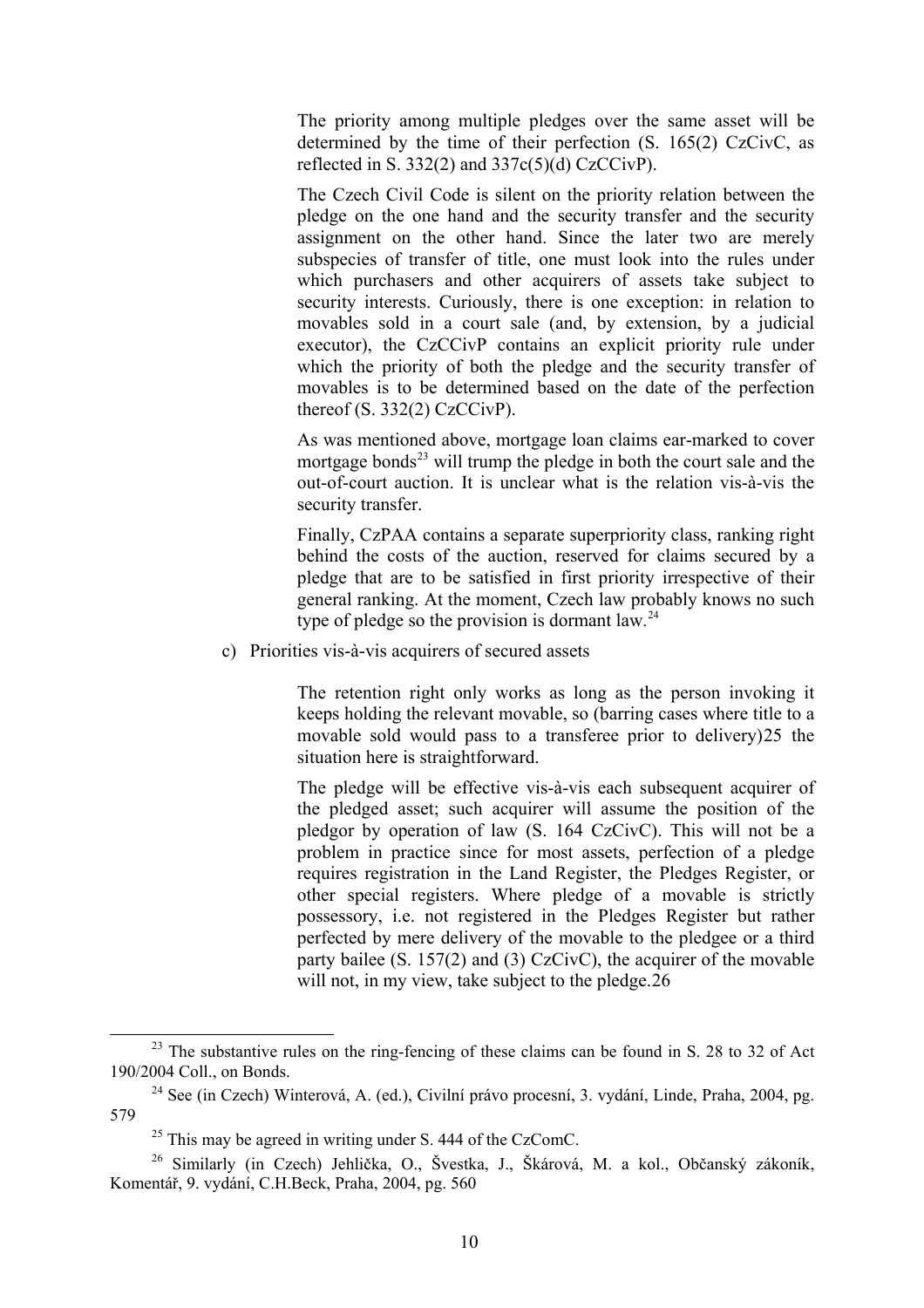Where a movable is subject to a security transfer and the movable remains in the transferor's possession, a purchaser will obtain clean title is he or she believed in good faith that the transferor was the owner or was otherwise entitled to transfer the movable. See the discussion of S. 446 CzComC in part [1.3](#page-4-2) above.

Upon enforcement of the security right, the acquirer's situation again depends on the method of enforcement.

It seems clear that upon a sale of an asset subject to a security transfer by the transferee, the purchaser obtains clean title, just like upon any other sale by an owner.[27](#page-13-0) Upon a sale of a pledged asset in an auction pursuant to the CzPAA, the pledge securing the oldest proven secured claim, as well as all pledges securing claims younger than that claim, will extinguish upon the sale, with all the claims secured by these pledges becoming due an payable  $(S. 58(1))$ CzPAA). Conversely, pledges securing claims older in time than the oldest proven secured claim will not extinguish upon the sale, the claims secured by these pledges will not become due and payable by virtue of the sale, and the acquirer takes subject to these pledges (S. 58(2) CzPAA).<sup>[28](#page-13-1)</sup> In a court sale of a pledged movable under the CzCCivP, the pledge, as well as all other encumbrances, will extinguish upon the sale (S. 329(3) CzCCivP). This will be the case for immovables as well (S. 337h(1) CzCCivP), except that here, save for instances where the pledgee expressly insists on getting the secured claim paid, the purchaser of the pledged immovable may elect to take over the secured debt instead, in which case the pledge will not extinguish (S. 336g CzCCivP).

#### **3.4.3. Priorities in insolvency**

In commercial practice, it would be quite unlikely that security would be enforced outside of insolvency. It is much more likely that before enforcement is completed, the debtor or another creditor will commence insolvency proceedings.

#### a) Current insolvency law

In current insolvency proceedings, secured creditors have no control over their security. Upon the declaration of bankruptcy, a stay kicks in and prevents the secured creditors from enforcing security outside

<span id="page-13-0"></span> $27$  This of course assumes that the asset is not, at the same time, subject to a pledge or other encumbrance.

<span id="page-13-1"></span> $28$  It seems rather odd that the law would look at the date when the secured claim had originally arisen, rather than the date of the perfection of the pledge. This has indeed been criticised as wrong see (in Czech) Veselý, J., Rakovský, A., Mikšovský, P., Šimková, R., Zákon o veřejných dražbách, Komentář, C.H. Beck, Praha, 2001, pg. 684.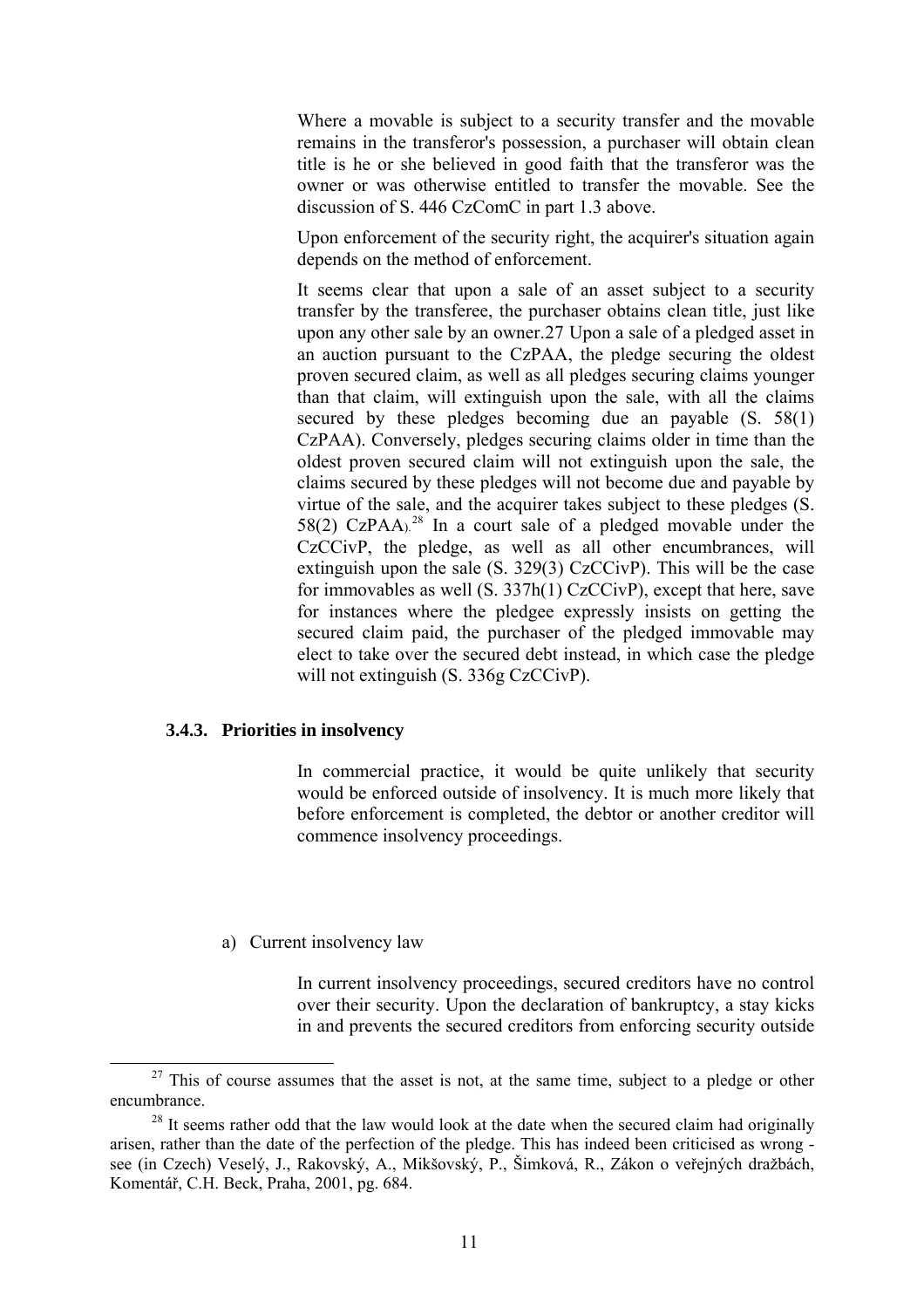of the bankruptcy proceedings (S. 14(1)(e) CzBCA).[29](#page-14-0) The administrator, who will decide, subject to court approval and subject to the recommendation of the creditors' committee, on the method as well as the timing of the enforcement, will control the security. Secured creditors will not be compensated for the time value of money while their enforcement rights are suspended.

i. Priority vis-à-vis general creditors

As was already mentioned in part 2 above, current Czech insolvency law is based on partial priority of secured creditors vis-à-vis general unsecured creditors. A secured creditor will not receive more than 70 per cent. of the proceeds of the enforcement, less costs and expenses (S. 28(4) CzBCA). However, the proceeds up to the 70 per cent. limit will be paid out ahead of the payment of the general dividend at any time during the proceedings, subject only to court approval (S. 28(2) and 31(1) CzBCA). For the remaining part of the proceeds, the secured creditor will rank pari passu with general creditors (ditto). Importantly, the costs and expenses are cost and expenses incurred in the maintenance, management and sale of the secured assets (S. 28(2) CzBCA), which can be non-trivial. However, based on recent case law, they should not include claims arising out of post-petition financing or other contracts.<sup>[30](#page-14-1)</sup>

ii. Priorities among secured creditors

Among themselves, the secured creditors will rank based on the date of the perfection of their security (S. 28(3) CzBCA).

iii. Contractual subordination

The CzBCA recognises subordination clauses (S. 32(6) CzBCA).

iv. Priorities vis-à-vis post-commencement creditors

The ranking of secured creditors as regards post-commencement claims (administrative priorities) is not clear. Both may be paid out prior to the payment of the general dividend (S. 31(1) CzBCA). The law is not clear on what happens if there is not enough money to pay both in full. According to case law, where the secured creditor received, prior to the distribution of the general dividend, less than the 70 per cent. entitlement, he or she must be paid the deficit up to the 70 per cent. upon the distribution of the general dividend,

<span id="page-14-0"></span><sup>&</sup>lt;sup>29</sup> Ouite curiously, the stay is not expressed so as to extend specifically to enforcement of security. The provision cited stays execution and prevents new security rights from being perfected. However, since the court sale and a sale by a judicial executor are subspecies of execution proceedings, the provision functions as a bar of these methods of enforcement of security. The introduction of the CzPAA was never actually reflected in the stay provision of the CzBCA but one must assume that Section 14 would be extended by the courts to bar enforcement through an out-ofcourt auction as well.

<span id="page-14-1"></span> $30$  Judgment of the Czech Supreme Court 32 Odo 175/2005 of  $19<sup>th</sup>$  April, 2006.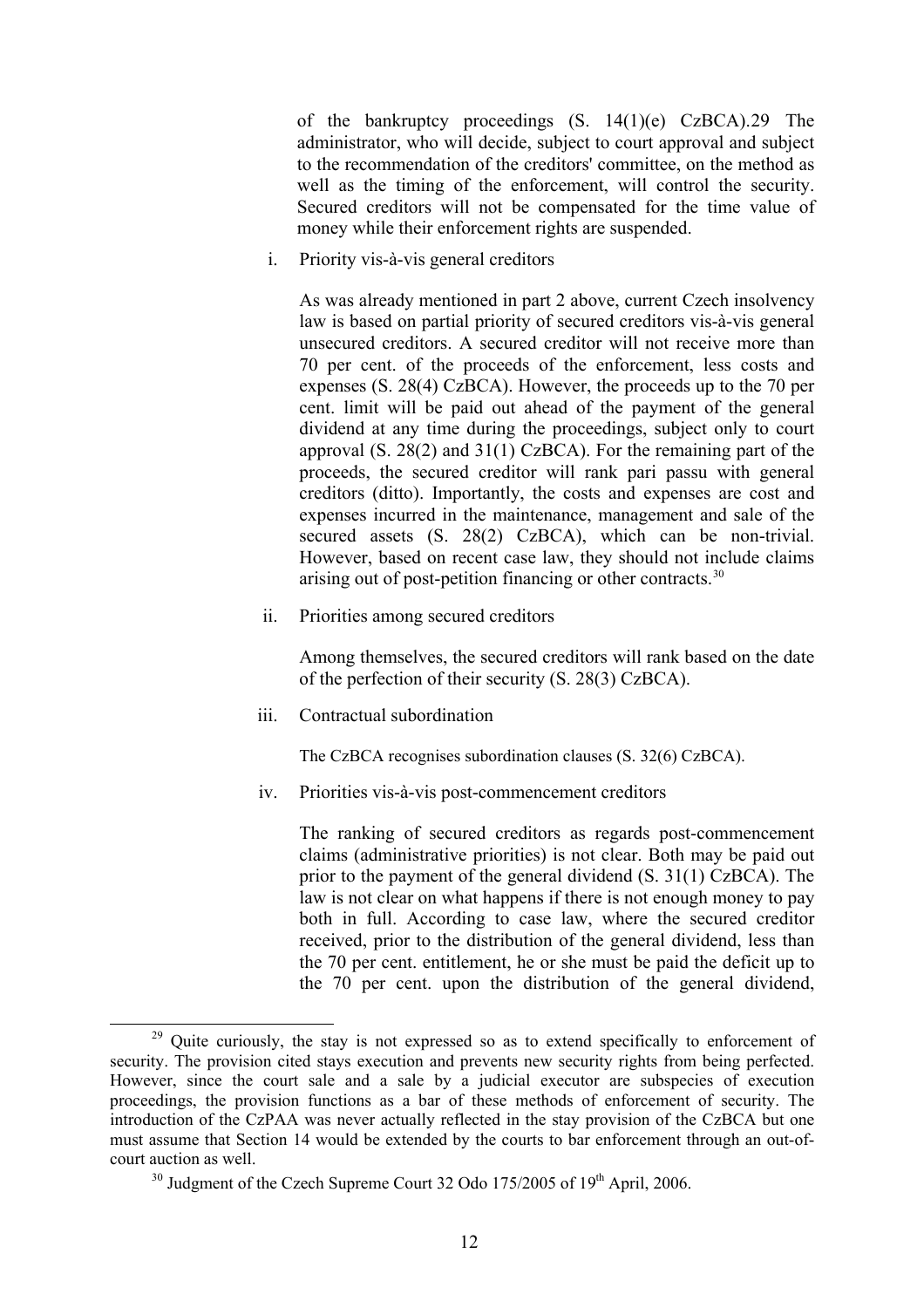presumably ahead of more junior classes of creditors.<sup>[31](#page-15-0)</sup> However, neither the judgments nor the law give a satisfactory answer to the question of who has priority if there is not enough money to pay both the post-commencement claims and at least the 70 per cent. entitlement of secured creditors, not to mention other, more junior classes. I think that the priority must go to the secured creditor, rather than the post-commencement creditor, however, this is subject to debate.

<span id="page-15-2"></span>v. Priority vis-à-vis acquirers of secured assets

On a sale in bankruptcy, all security rights over the asset sold will terminate, irrespective of whether the secured creditor filed a proof of claim or not and irrespective even of whether the security rights secures a debt owed by the bankrupt debtor, or by a third party (S. 28(5) CzBCA). The purchaser in bankruptcy therefore always obtains clean title.

<span id="page-15-3"></span>vi. Priorities in composition proceedings

What was said above applies to bankruptcy proceedings (in Czech *konkursní řízení*), which is the liquidation chapter of the CzBCA. As follows from its name, the CzBCA has a composition chapter as well (in Czech *vyrovnací řízení*), which should allow debtors to restructure their liabilities without a sale of the assets. The composition chapter is a grossly inadequate piece of legislation and is rarely used. One of the reasons may be the fact that the part of the law is extremely unclear as to priorities (S. 54 CzBCA which in its current form is almost unintelligible). However, there is little doubt that the 70 per cent. limitation does not apply in composition, that there is no stay of the secured creditors' enforcement rights, and that, unless they agree, secured creditors may not be negatively affected by the terms of the composition (S. 60(1)(a) CzBCA). Quite to the contrary, it is totally unclear what is the situation upon a sale of an asset subject to a security right as part of the composition. Nor does the composition chapter contain a clear rule on the priority among secured creditors or on subordination.

<span id="page-15-1"></span>b) New insolvency law

As was mentioned in part 2 above, as of  $1<sup>st</sup>$  July, 2007, the new Czech Insolvency Act will take effect.

Procedurally, secured creditors' enforcement rights will be stayed earlier than under CzBCA. The stay will kick-in already upon the filing of a petition (S. 97 and 109 CzIA). This is because the fact that a petition has been filed will be publicised through an on-line insolvency register within 2 hours of the filing (S. 101 CzIA) and the estate will accordingly need to be protected against a risk of a run that could ensue if the stay first kicked in upon the insolvency order

<span id="page-15-0"></span> $31$  Judgment of the Czech Supreme Court 29 Odo 519/2001 of  $30<sup>th</sup>$  April, 2002.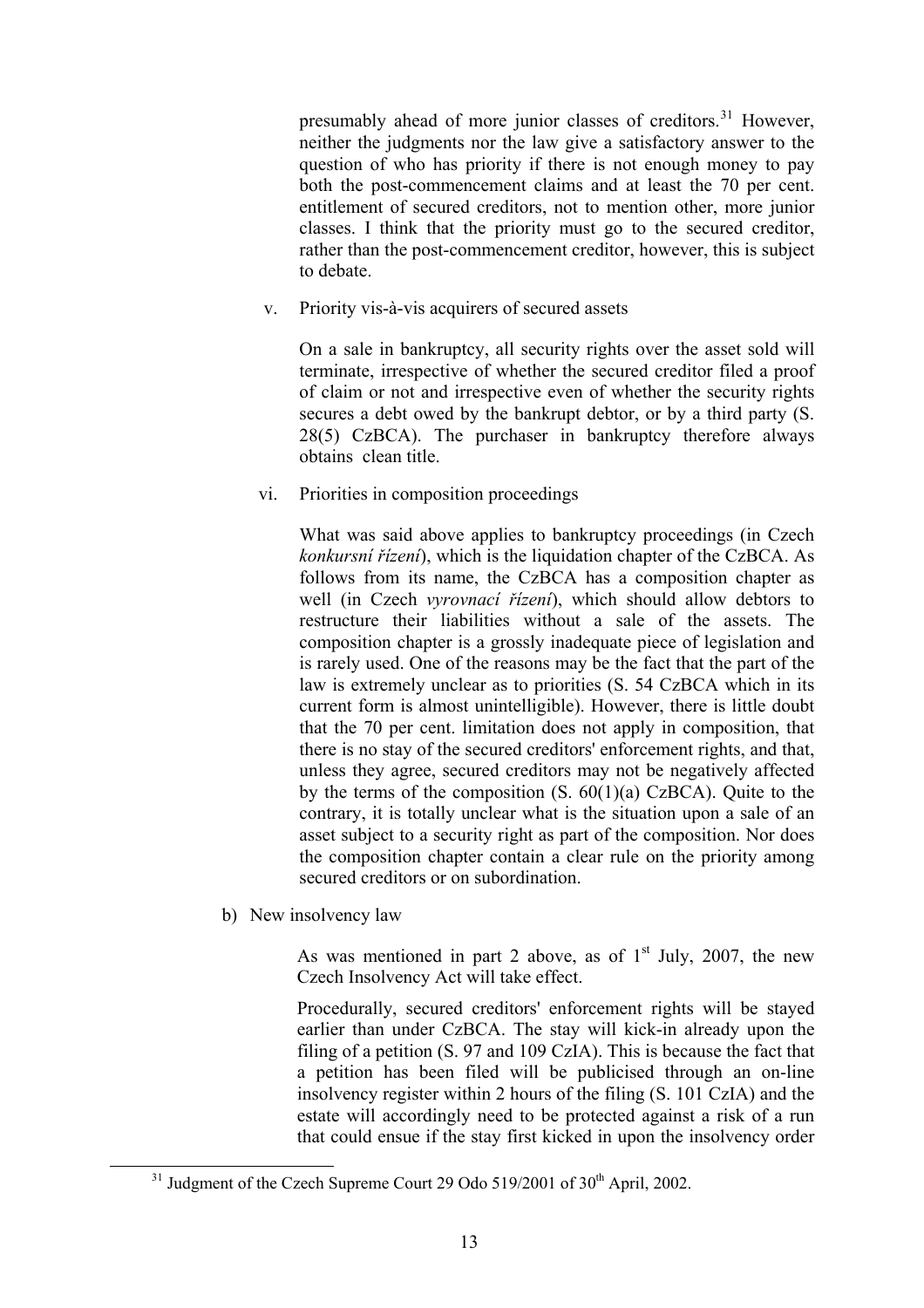being handed down, as is the case under the CzBCA. In bankruptcy proceedings (in Czech *konkursní řízení*), creditors secured by an asset will newly be able to jointly instruct the administrator as regards the realisation of the asset. The administrator may turn to court to decide on the instruction if the administrator believes that the charged asset may be realised more advantageously (S. 293 CzIA).

<span id="page-16-0"></span>i. Priority vis-à-vis general creditors

As regards the substantive priority relation between secured and general creditors, the CzIA will basically return to a regime of full priority of secured claims. The general rule is expressed in S. 167(1) CzIA whereunder secured creditors shall be satisfied out of their security. The particular rule for the bankruptcy chapter is contained in S. 298 CzIA, which contains items deductible from the proceeds payable to the secured creditor, comprising the costs of sale and of maintenance of the secured asset (capped at 5 and 4 per cent., respectively) and the administrator's fee, to be determined by substatutory regulation. In the reorganization chapter (in Czech *reorganizační řízení*), the principle of full priority is reflected in the "absolute priority rule" of S. 349(1) CzIA that provides that a reorganization plan may only be approved over the objection of a class of secured creditors if that class receives equivalent security and distributions whose net present value shall be at least equal to the value of their security, as determined by an external valuer (S. 153 to 157 CzIA).

ii. Priorities among secured creditors

Among themselves, the secured creditors will rank based on the date of the perfection of their security, however, the new law will allow them to modify this rule by agreeing otherwise in writing (S. 299(1) CzIA).

iii. Contractual subordination

The CzIA will recognise subordination clauses (S. 172(2) and (3) CzIA).

iv. Priorities vis-à-vis post-commencement creditors

The CzIA also contains new rules on the relation between secured creditors and post-commencement claims. S. 305(2) CzIA gives clear priority to secured creditors over all kinds of post-petition claims in bankruptcy proceedings. In reorganization, postcommencement claims must, as a general rule, be paid upon the approval of the reorganization plan at the latest, unless the relevant claimant agrees to a less favourable treatment (S. 348(1)(e) CzIA). Since the plan must be either approved by secured creditors or comply with the requirements of S. 349(1)(here, the absolute priority rule works vis-à-vis post-commencement claims as well as junior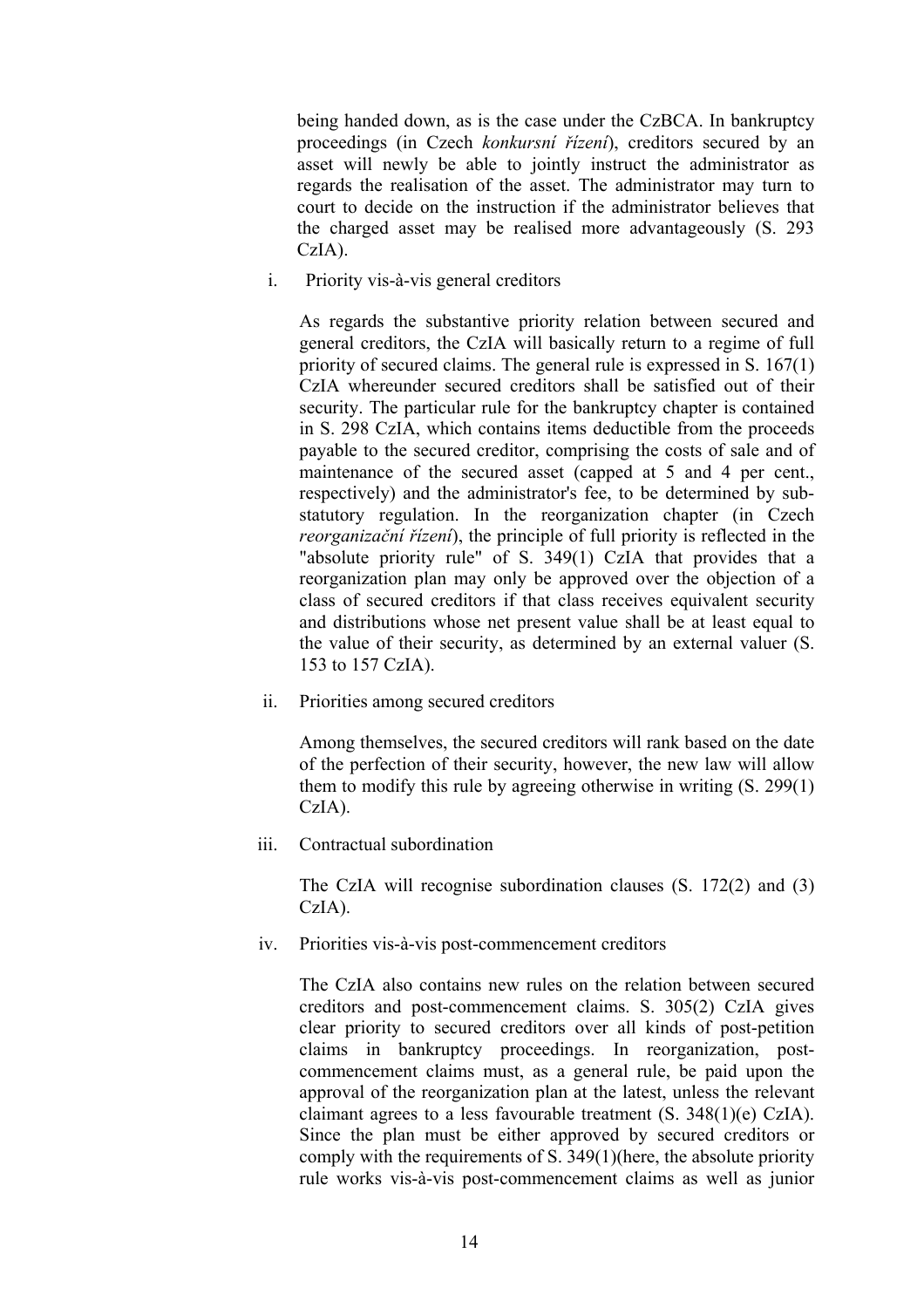pre-commencement creditors), secured creditors should not be involuntarily subordinated to post-commencement claims. There is, however, one exception. If the debtor seeks post-commencement financing (S. 41(1) CzIA), current secured creditors will have a preemptive right to provide such financing if they offer terms matching the best alternative offer (S. 41(2) CzIA). However, if they decide not to lend or if a third party offers better terms, such third party's post-commencement claim will rank *pari passu* with the secured creditors' claims (S. 357(2) CzIA). This means that the secured creditors will in effect have to share their security with the new postcommencement financier which should encourage them to provide post-commencement finance in the first place.

#### **3.4.4. Other general principles of priority**

I have not treated several security interests and equivalents above, which I will mention briefly now.

c) Enterprise charges

Enterprise charges were not mentioned partly because the current law of their enforcement outside bankruptcy is so confused as to prevent feasible enforcement of the charge outside bankruptcy and partly because the automatic rules of the CzBCA on termination of security post-commencement mean that, in effect, an enterprise charge is not insolvency-proof.<sup>[32](#page-17-0)</sup> The non-insolvency problems will remain until the confused provisions of the CzCCivP are replaced with a sensible code of civil procedure or, better still, with new substantive law of security interests. However, the CzIA will bring new rules on security interests over aggregate assets that might actually mean that the enterprise charge, currently largely a dormant feature of Czech law, will spring to life. The CzBCA contains rules on a 2-months hardening period for security and on automatic termination of security interests acquired post-commencement (S.  $14(1)(e)$  and (f) CzBCA) that currently make the enterprise charge useless in bankruptcy. The CzIA will repeal these and will replace them with a safe-harbour provision, sheltering the enterprise charge from the new avoidance provisions (S. 241(3)(d) CzIA). This will be a huge improvement to the position and priority of the enterprise chargeholder. On the other hand, since assets acquired out of postcommencement financing will not be caught by the enterprise charge (S. 42(1) CzIA), there could arise some new problems and uncertainties as to the scope of the charge, certainly where postcommencement financing were to be provided by a person different from the enterprise chargeholder.

<span id="page-17-0"></span> $32$  A detailed treatment of these problems (in Czech) can be found in Richter, T., Zástavní právo k podniku z pohledu teorie a praxe dluhového financování - 1. a 2. část, Právní rozhledy 3, 4/ 2004, C.H. Beck, Prague, 2004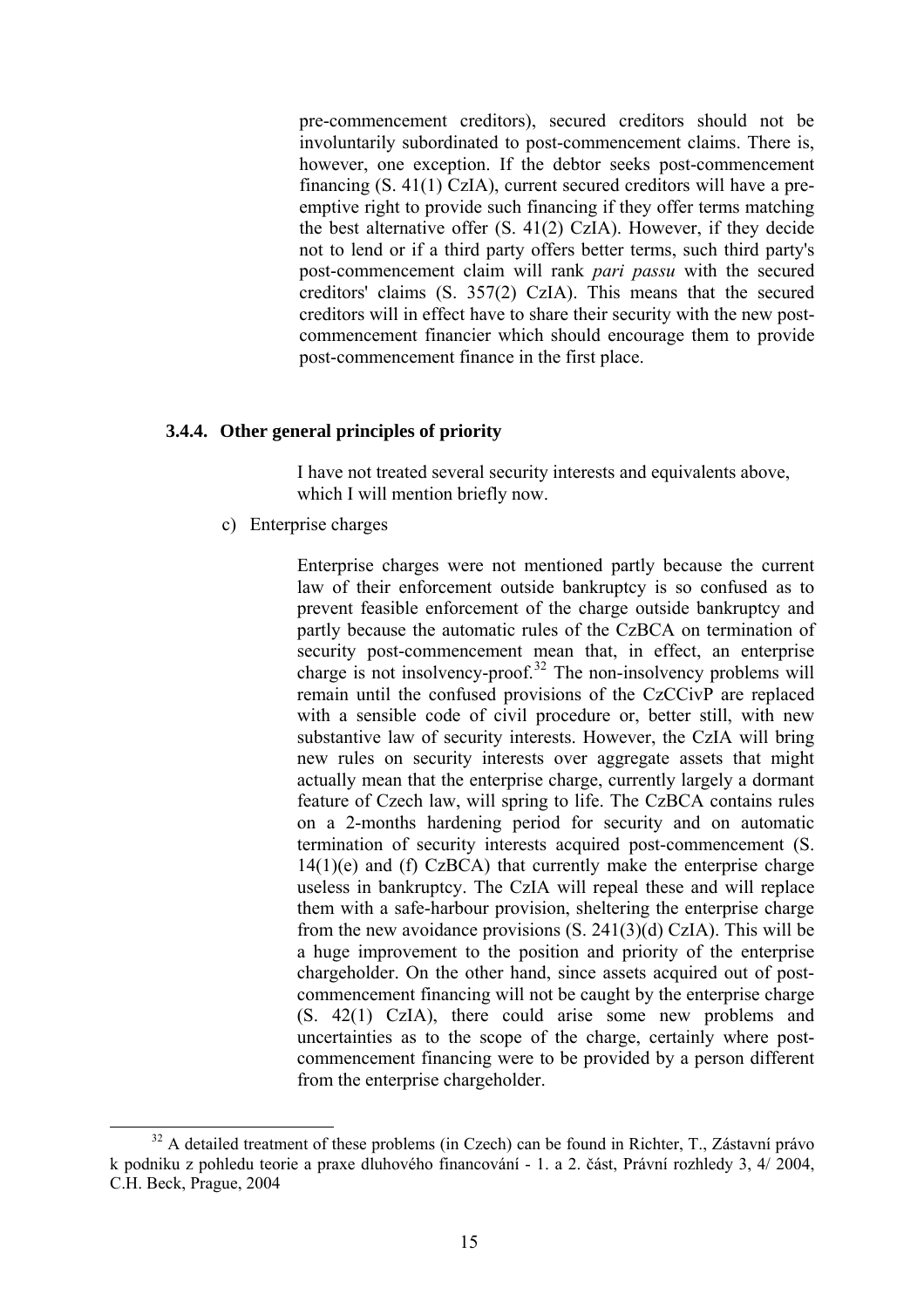<span id="page-18-1"></span>d) Retention of title clauses

Retention of title clauses are currently not regulated by the CzBCA and they thus in effect give the seller full priority via the action to have the asset subject to the clause removed from the list of the estate's assets and released to the owner (S. 19(2) and (3) CzBCA). The bankruptcy chapter of CzIA contains a new rule on them in S. 260 CzIA. Under S. 260(2), the administrator may prevent the seller from repossessing the goods sold subject to a retention of title by fully paying up the debtor's debt without undue delay after having been served with the seller's demand. Although this looks like a limitation on the seller, it might actually improve the seller's position. Instead of having to repossess and try to sell the goods elsewhere (which is no doubt a costly process) the seller might, if the administrator wishes to keep the goods, actually get paid in full ahead of everybody else, and even net of the deductions that secured creditors would face under S. 298 CzIA, discussed in section (cba) above. The reorganization chapter contains no similar rule so the seller will be able to repossess, similarly as currently under the CzBCA.

<span id="page-18-2"></span>e) Financial leasing

For a long time, it was unclear if, as a matter of Czech contract law, financial lease agreements are or are not to be treated as *nominate* lease agreements under the CzCivC. In 2003, the Czech Supreme Court ruled that financial lease agreements are *innominate* contracts, i.e. not lease agreements under the CzCivC.<sup>[33](#page-18-0)</sup> This has a bearing on their treatment in bankruptcy and on issues related to priority. Being *innominate* bilateral contracts that will, as a rule, not be fully performed by either party as of declaration of bankruptcy over the debtor (i.e. the lessee under the financial lease), they will be subject to the bankruptcy law's rules on executory contracts.

Under the CzBCA, each party may terminate such contracts (S. 14(2) CzBCA). The technical legal effects of such termination will depend on whether the agreement is governed by the Czech Civil Code or the Czech Commercial Code, however, in both cases, there is a risk that if the administrator terminates the lease agreement, the parties will have to return mutual performance. This means that the lessor will be able to repossess the object of the financial lease, however, he or she may be asked to return the instalments received from the lessee over the life of the lease. The lessor will very likely have a claim for unjust enrichment against the lessee who had, after all, used the object of the lease throughout the lifetime of the agreement. However, given that set-off is forbidden in bankruptcy  $(S. 14(1)(i) CZBCA)$ , the lessor will not be able to off set this claim against his or her obligation to return the instalments paid by the lessee. The result of this analysis would be very unsatisfactory from the point of view of the lessor's priority and the larger question to

<span id="page-18-0"></span> $33$  Judgment 30 Cdo 2033/2002 of  $27<sup>th</sup>$  November, 2003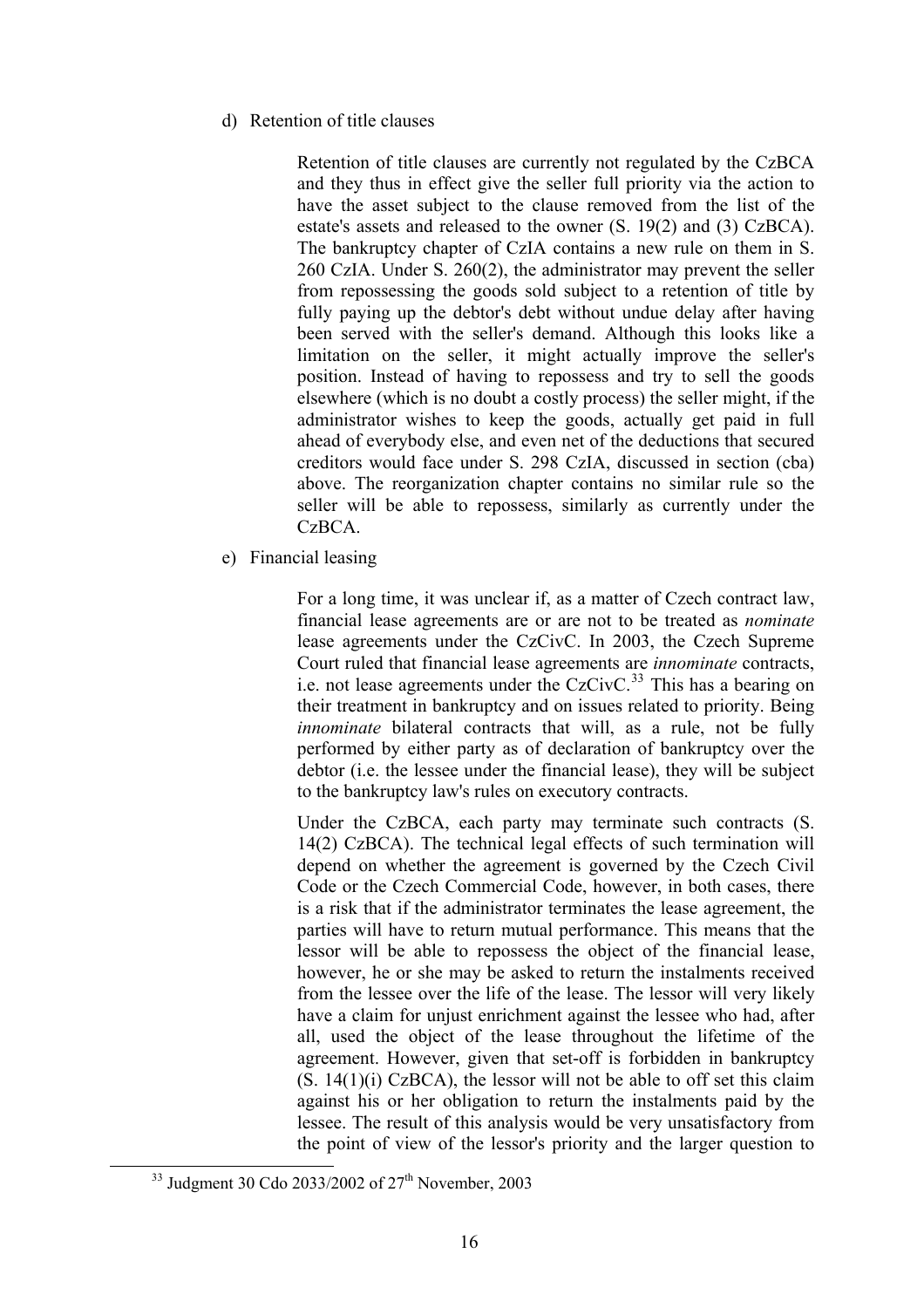what extent is financial leasing insolvency-proof under current Czech bankruptcy law. The point regarding the return of the performance is highly controversial and there are no reported judgments on this issue.

The new insolvency law will have a different regime for financial lease agreements. First of all, S. 259 CzIA provides that, in bankruptcy proceedings, financial lease agreements are to be treated similarly as general lease agreements. Secondly, S. 257 will prevent the lessor, after the lessee has been declared insolvent, from terminating the financial lease agreement on grounds of payment default pre-dating the opening of proceedings or on grounds of deterioration of the lessee's financial situation. This means that where the lessor does not terminate prior to the lessee being declared insolvent and where the administrator resumes paying instalments after such declaration, the lessor will in effect be unsecured as regards unpaid pre-commencement instalments, for which he or she will have to file an ordinary proof under S. 256(3) CzIA.

On the other hand, the CzIA reduces the termination risk described above. By giving the administrator the right to terminate the financial lease agreement with 3-months notice (S. 256(1) CzIA), the CzIA arguably bars the administrator from terminating in some other way that might involve the risk that instalments would have to be returned. Claims for instalments accruing after the lessee has been declared insolvent and before the termination notice takes effect should be treated as post-commencement priority claims (S. 168(2)(g) CzIA).

The reorganization chapter contains no rules on executory contracts or on leases, so financial leases should be unaffected by reorganizations and therefore, allow repossession.

f) Repos

Repos entered into under market-standard master netting agreements<sup>[34](#page-19-0)</sup> will be subject to close-out netting provisions of the relevant master netting agreement, that will be recognized and protected by both the CzBCA (S. 14(7)) and the CzIA (S. 366(2)). Non-standard repo agreements will be subject to the law on executory contracts or, where the contract is not executory (because one party has performed all of its obligations under it) on security transfers.

#### **3.5. Other general principles and features of importance in the legal system**

#### **3.5.1. Exclusivity**

As regards the priority vis-à-vis third party acquirers of the charged assets, please turn to the relevant sections in part [3.4](#page-8-4) above.

<span id="page-19-0"></span> <sup>34</sup> S. 197 of Act. 256/2004 Coll., on Capital Markets (the "**Czech Capital Markets Act**" or "**CCMA**")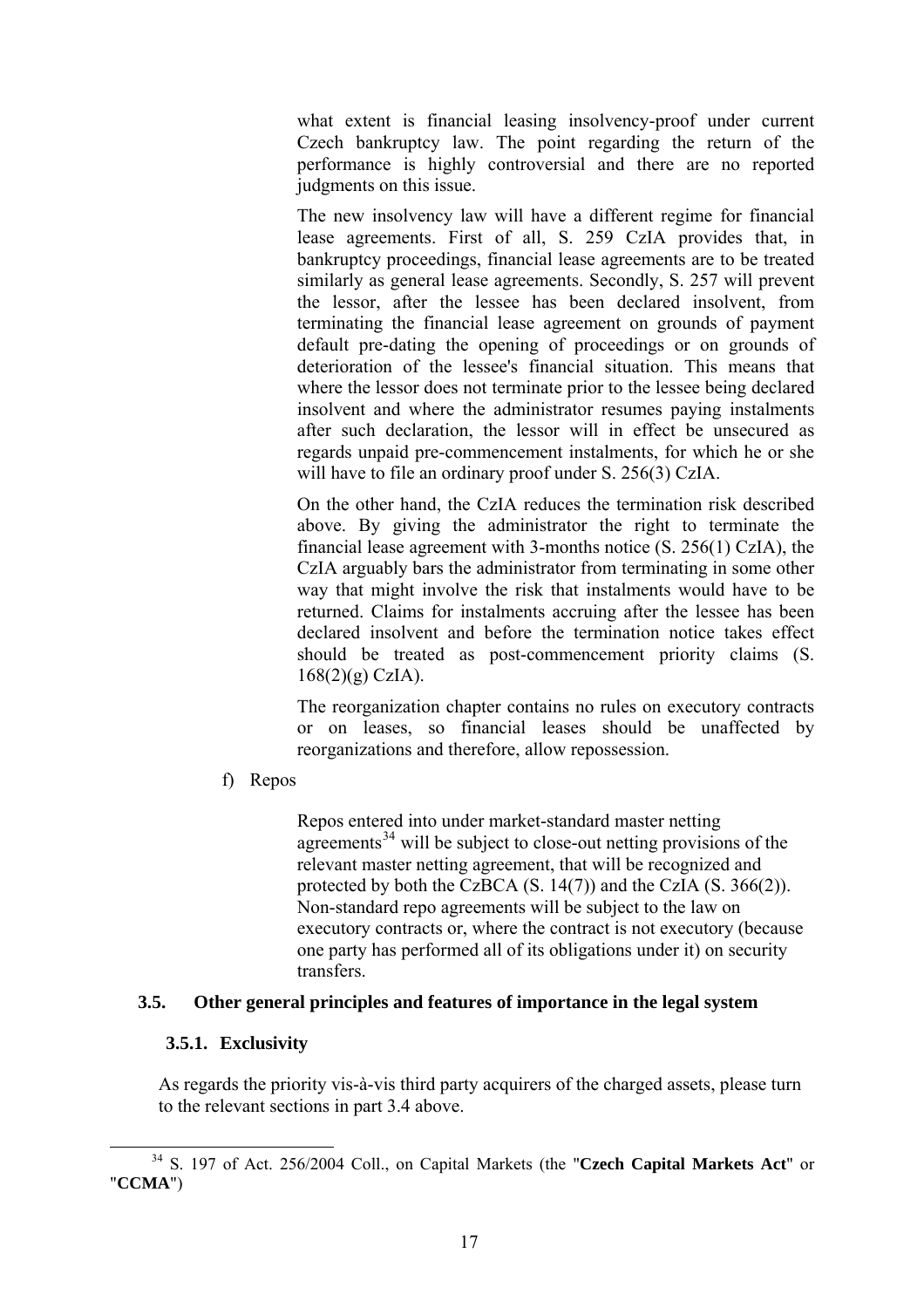#### **3.5.2. Prohibition of appropriation**

<span id="page-20-0"></span>Section 169(e) of the Czech Civil Code prohibits agreements whereby the pledgee may appropriate the pledged asset. The one exception is in respect of shares in limited liability companies, which will be discussed below.

Section 169(e) does not, prima facie, apply to the security transfer and the security assignment. On the one hand, the transferee or the assignee obtains full title and therefore, it should not be impossible for the parties to agree that, upon default, he or she may keep the title in satisfaction of the secured obligation. On the other hand, the transfer of the title or the assignment are made by way of security and one can imagine an argument that such an agreement would be contrary to the nature of the transfer and the transferor's or the assignor's residual interest in the subject of the transfer or assignment. There is no reported case law on the question.

#### **3.5.3. Obligation to refund the surplus**

Since the pledge may only be enforced out of insolvency through the state-controlled methods described in part 4 above, the surplus will be under the control of the court bailiff, the judicial executor or the licensed auctioneer whose responsibility it will be to release any surplus to the pledgor.

There is no explicit provision on this for the security transfer and the security assignment, however, the transferee or assignee would clearly have an implied duty to return any surplus to the transferor or assignor.

#### **3.5.4. Over-collateralisation**

There are no provisions on over-collateralisation. Quite to the contrary, as mentioned in part 2, over-collateralisation seems to be the market's response to the current bankruptcy rule on partial priority.

#### **4. Consumer protection**

The Czech Consumer Credit Act 321/2000 Coll., contains no provisions on security interests. In the quite unlikely case that a security agreement were to be entered into with a consumer as a distance contract, the Czech Civil Code's rules on distance marketing of consumer financial services would apply (S. 54a to 54d CzCivC). These are based on the relevant European directives.

As of  $1<sup>st</sup>$  July, 2007, the new Czech Insolvency Act will introduce a completely new avenue of insolvency proceedings - the discharge (in Czech *oddlužení*). To get into the discharge proceedings, the debtor will have to convince the court that he or she will be able to pay at least 30 per cent. of its unsecured claims (S. 395(1)(b) CzIA). The discharge proceedings, available *inter alia* (but not exclusively) to consumers, will in effect allow the debtor to get a discharge of a part of his debts in return of surrendering either his current assets or his future income (exceeding the minimum income protected in execution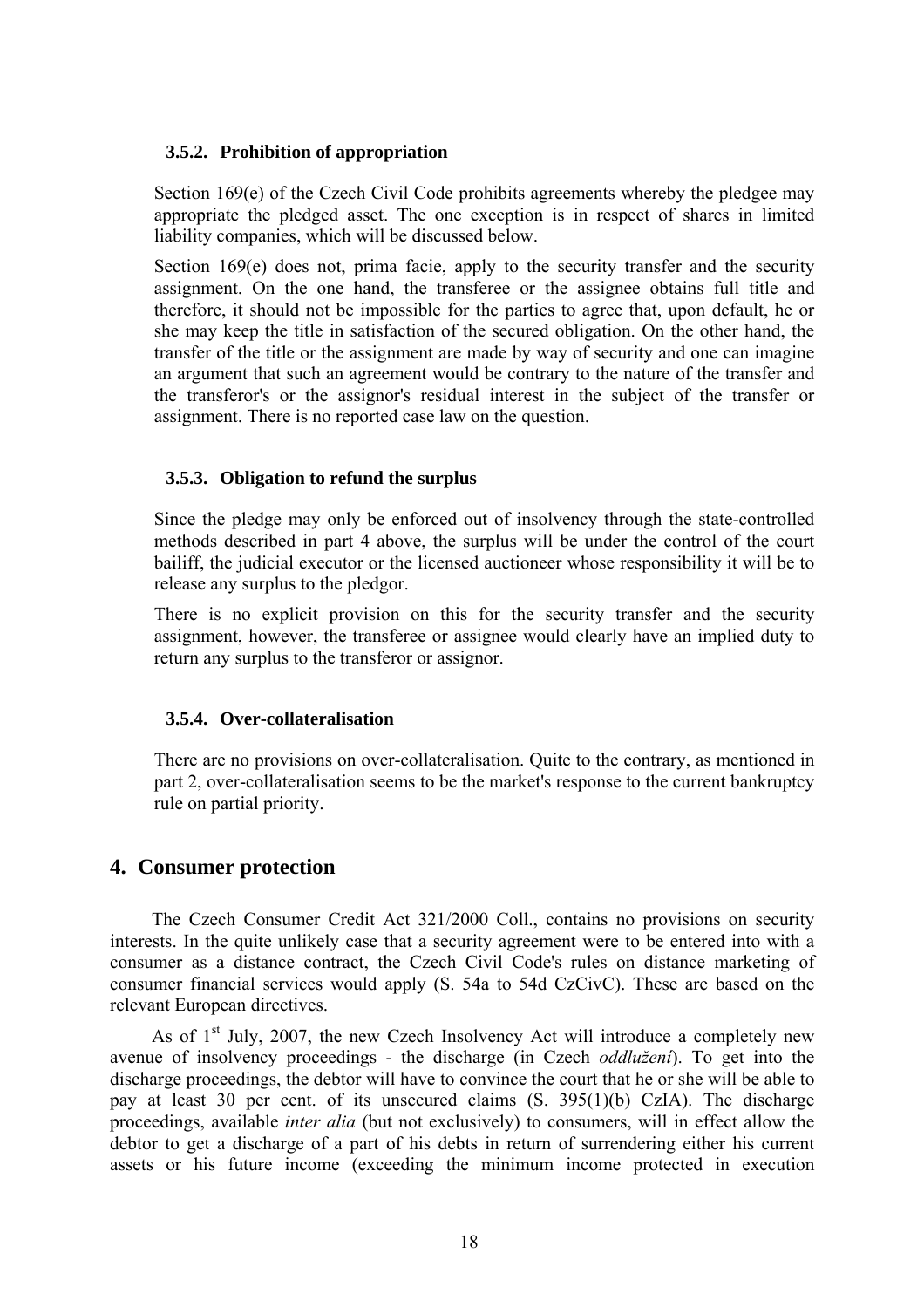proceedings) for 5 years (S. 398 CzIA). The choice between these two options will be made by the unsecured creditors (S. 402(1) CzIA).

Importantly for our context, secured creditors will be satisfied out of their security in both methods of discharge (S. 398(3) CzIA); the sale will be conducted pursuant to the relevant rules of the bankruptcy chapter (see subparts [b\)](#page-15-1) and [i\)](#page-16-0).

#### **5. The rights in security**

#### **5.1. Assets which may be subject to security**

The catalogue of assets that may be used as a pledge is contained in S. 153(1) CzCivC. At least in theory, the catalogue is not closed since one of the items reads "[a claim or] other property right whose nature allows it [to serve as a pledge]". In reality, provisions on perfection and the fact that there is a closed and very limited catalogue of ways of enforcement make it quite difficult to use that provision to take a pledge over other assets than those listed in S. 153(1). These are:

- corporeal movables (in Czech *movité věci*),
- immovables (in Czech *nemovitosti*),
- an enterprise (in Czech *podnik*) or other aggregated assets (in Czech *věci hromadné*),
- aggregates of assets (in Czech *soubory věcí*),
- claims (in Czech *pohledávky*),
- apartments (in Czech *byty*) or non-residential premises (in Czech *nebytové prostory*), if they are registered as independent immovables in the Land Register, which is possible under the Act. 72/1994 Coll., on ownership of apartments,
- shares in companies other than a joint-stock company (in Czech *obchodní podíl*),
- securities (in Czech *cenné papíry*), and
- industrial property rights (in Czech *předměty průmyslového vlastnictví*).

The security transfer may be used to transfer title or other right by way of security. The security assignment is reserved specifically for the security assignment of claims.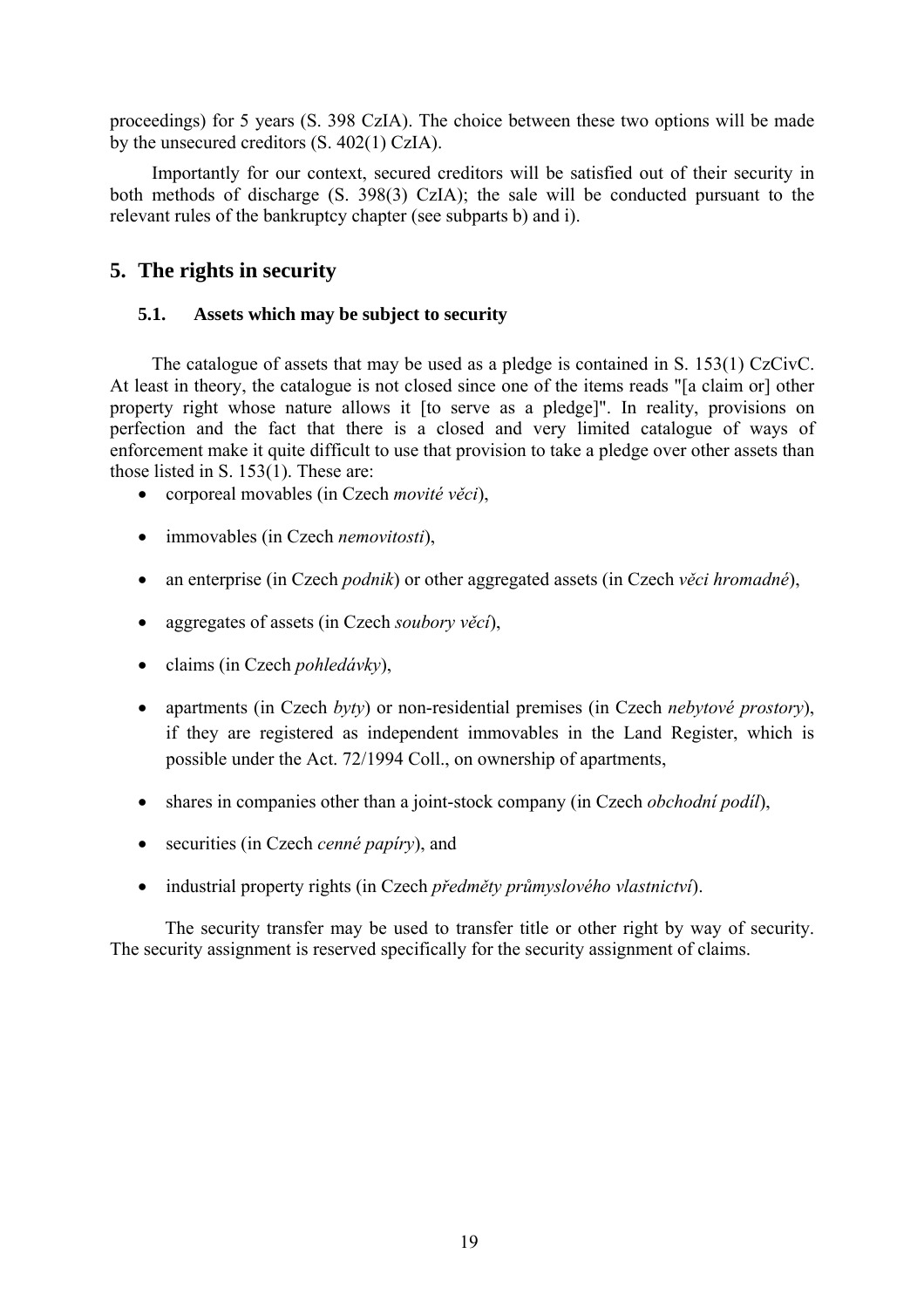#### **5.2. Form, creation and termination of the security**

#### **5.2.1. General**

The pledge agreement, the security transfer agreement and the security assignment agreement all require written form  $(S. 156(1), 553(2)$  and  $524(1)$  CzCivC). There are further perfection requirements that will be mentioned below.

Deliberate termination of a pledge requires a written unilateral declaration by the pledgee (S. 170(1)(c) CzCivC). Deliberate termination of the security transfer and the security assignment would be subject to the terms of the relevant contract.

#### **5.2.2. Security over immovable property**

All land is registered in the Land Register. Most buildings and structures are as well. So are apartments and non-residential premises in buildings that were legally divided into individual apartments. All of these may be taken as pledge. The pledge will be perfected upon registration in the Land Register (S. 157(1) CzCivC). On the retroactivity of the registration and uncertainties as regards priority, see part [a\)i](#page-9-2) above.

Some buildings and structures are not registered in the Land Register. These may be taken as pledge as well. The pledge will be perfected upon registration in the Pledges Register (S. 158(1) CzCivC) and the pledge agreement requires the form of a notarial record (S. 156(3) CzCivC).

All of the above-mentioned assets may be charged by way of the security transfer. For immovables registered in the Land Register, the charge would be perfected upon the registration of the transfer in the Land Register (S. 133(2) CzCivC). The reason why this alternative is used very rarely in the market is tax - the transfer would most likely be subject to security transfer tax.

#### **5.2.3. Security over corporeal movable property**

There are two ways of perfecting a pledge over a corporeal movable - the possessory way and the registration way. Under the former method, the pledge is perfected by way delivering the pledged corporeal movable to the pledgee or a third party acting as a bailee on behalf of the pledgee or the pledgor (S. 157(2) and (3) CzCivC). Under the latter method, perfection does not require the pledgor parting with possession of the pledged asset - publicity (and perfection) is achieved through registration in the Pledges Register (S. 158 CzCivC). The latter method requires that the pledge agreement be entered into in the form of a notarial record (S. 156(3) CzCivC).

For the difference of these two methods as regards priority, see part [c\)](#page-12-4) above.

Corporeal movables property may also be charged by way of security transfer. One occasionally comes across these transfers with respect to fixed movable assets, such as machinery and equipment, however, their incidence has decreased since the nonpossessory pledge described above had been introduced in 2000. Where a security transfer is used, one must not forget to deal with delivery in the charge agreement. If not agreed otherwise, title will not transfer to the chargee unless the charged asset is actually delivered to the chargee (S. 443(1) CzComC). The agreement on title transferring prior to delivery must be made in writing (S. 444 CzComC).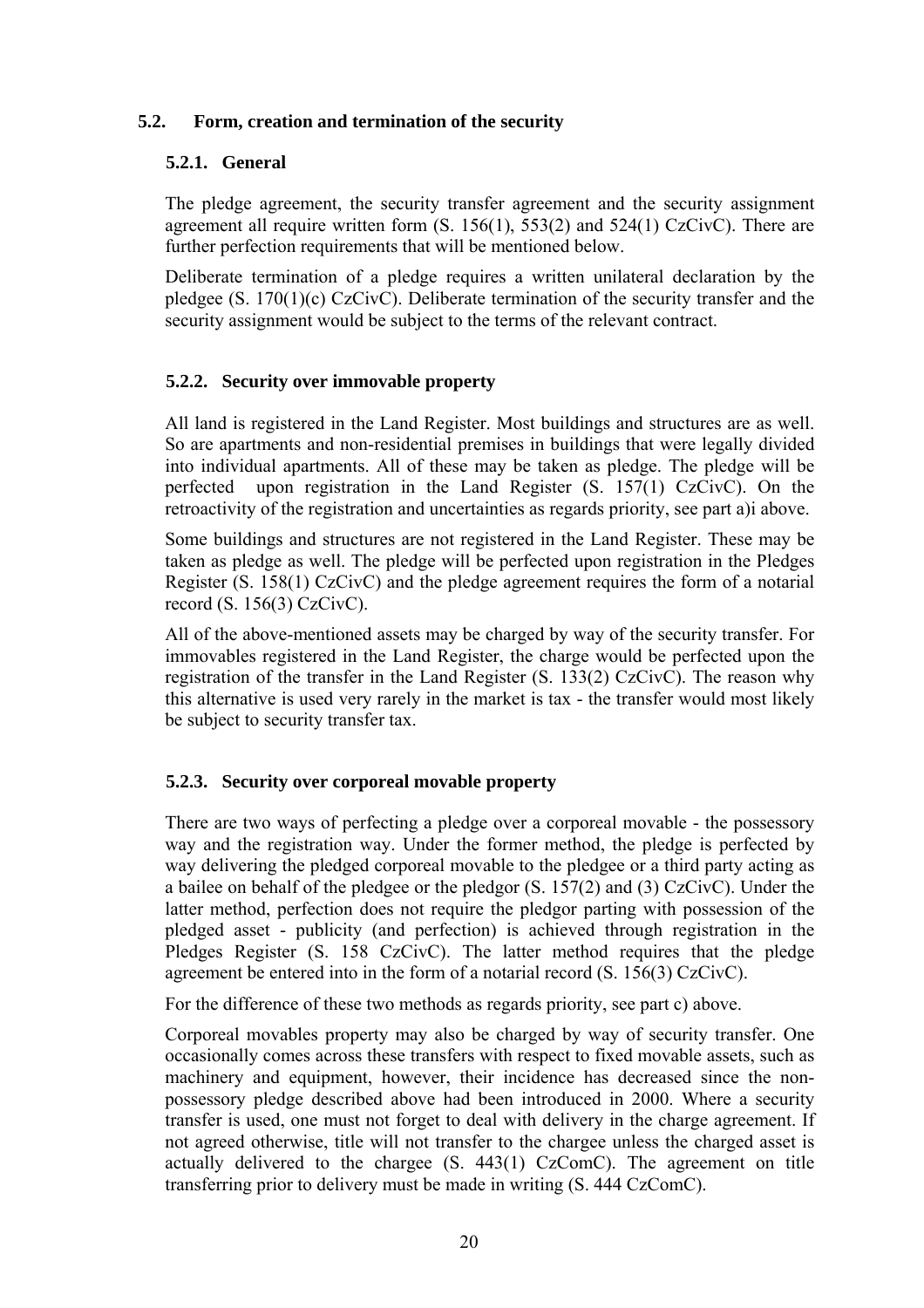Retention of title clauses used to require written form. This requirement was abolished from S. 445 of the Czech Commercial Code as of  $1<sup>st</sup>$  January, 2005, allegedly on grounds of implementation of Article 4 of Directive 2000/35/EC on combating late payment in commercial transactions.<sup>[35](#page-23-0)</sup> The potential implications (and the potential for abuse) of this change upon insolvency of the purchaser are disturbing. Retention of title clauses do not require publicising. On priority issues, see part [d\)](#page-18-1) above.

Being *innominate* agreements, financial leasing agreements do not, strictly speaking, require written form. In practice, these contracts are always made in writing. Financial leasing agreements do not require publicising. On priority issues and other risks on insolvency of the lessee, see part [e\)](#page-18-2) above.

#### **5.2.4. Security over claims**

A pledge over a claim will be perfected upon the execution of a written pledge agreement (S. 159(1) CzCivC). Notification to the debtor of the claim is not required for perfection, however, until the pledge is notified to the debtor, it will not bind him or her (S. 159(2) CzCivC). The pledge does not require publicising.

The security assignment does not differ from the pledge in this respect. There are important priority differences between the pledge and the security assignment - see part [a\)i](#page-9-2) above.

#### **5.2.5. Security over shares and over securities**

Czech business corporations other than the joint-stock company (in Czech *akciová*  společnost)(the "**a.s.**") do not (and may not) issue shares in the physical sense of the word. Members own shares (or participations) (in Czech *obchodní podíl*) but these are not evidenced by securities. They exist merely in the company's book of shareholders, which is reflected in the Commercial Register - a register of companies and other subjects kept by the judiciary under S. 27 and the following of the Czech Commercial Code. Commercially, the most important company of this kind is the limited liability company (in Czech *společnost s ručením omezeným*) (the "**s.r.o.**").[36](#page-23-1)

Each member in a s.r.o. may only own one share  $(S. 114(2)$  CzComC). The share may be pledged; the pledge agreement requires written form and the signatures must be officially certified (S. 117a(1) CzComC). The pledge will be perfected upon registration in the Commercial Register (S. 117a(3) CzComC). As a rule, transferability of shares in s.r.o.s will be subject to the approval of general meeting (the statutory default is to be found in S. 115 CzComC). Where this is the case, such approval will also be required for the pledge to take effect (S. 117a(2) CzComC).

Shares in the a.s., as well as other securities, may be pledged subject to the requirements depending on the type of the security. The pledge agreement will generally require written form (S. 39(1) of the Czech Securities Act and S. 156(1) CzCivC). Pledge over certificated bearer securities will be perfected by delivery of the

<sup>&</sup>lt;sup>35</sup> Act 554/2004 Coll

<span id="page-23-1"></span><span id="page-23-0"></span><sup>&</sup>lt;sup>36</sup> It is an incorporated entity with legal personality separate from that of its members and with limited liability of its members, modelled in important parts after the German Gesellschaft mit beschränkter Haftung (see S. 105 and the following of the CzComC).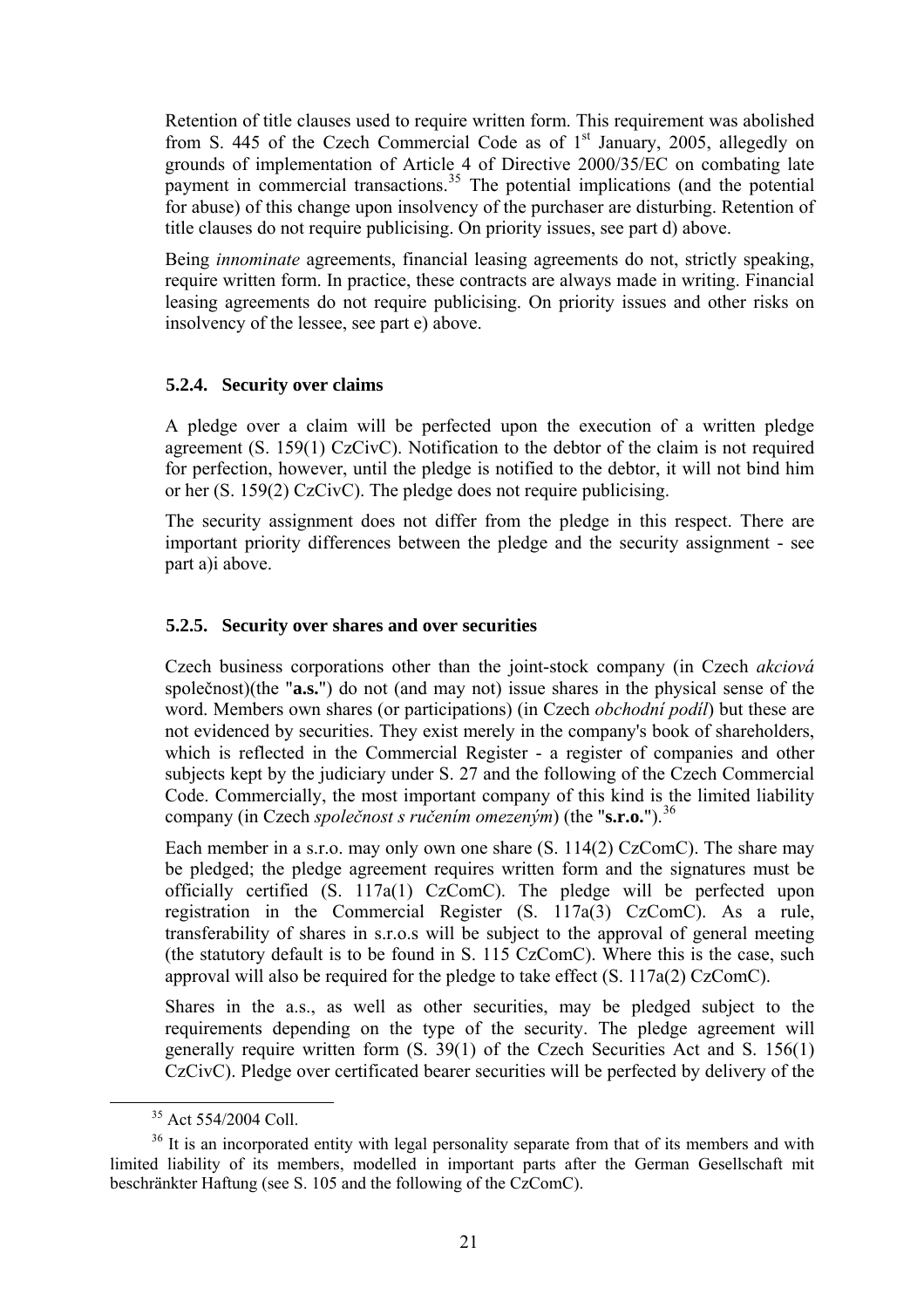security to the pledgee  $(S. 40(1)$  CSA) or to a third party depositary  $(S. 41(1)$  CSA). Pledge over certificated registered securities will, in addition, require a security endorsement (S. 40(2) CSA). Pledge over book-entry securities will be perfected upon the registration of the pledge in the owner's securities account  $(S, 42(1)$  CSA).<sup>[37](#page-24-0)</sup> Transferability of registered shares may be limited by the articles, in particular, it may be made subject to the approval of a general meeting or another organ of the company (S. 156(4) CzComC). Where this is the case, such approval will also be required for the pledge to take effect (S. 156(5) CzComC).

Instead of pledging, shares in s.r.o.s and securities may be charged by way of a security transfer of title. The mechanics of the transfer will be quite similar to the perfection requirements for the pledge. In the s.r.o., the transfer agreement will have to be made in writing, with officially certified signatures (S, 115(3) CzComC). The transferee will have to accede to the memorandum of association (ditto). It may be subject to approvals by corporate bodies. For certificated registered securities, the endorsement will be a transfer endorsement, not a security endorsement. With bookentry securities, the charged security would be transferred to the transferees' securities account.

#### **5.2.6. Security over industrial property rights**

As follows from S. 153(1) CzCivC (see part 5(1) above), industrial property rights may serve as a pledge.

The special acts on industrial property rights are not uniform in the way they treat this question.

There is clarity on the perfection requirements for pledges of trade marks and of industrial designs. S. 17 of Act 441/2003 Coll., on trade marks, acknowledges that a trade mark may serve as a pledge and provides that the pledge is perfected upon registration in the Trade Marks Register (in Czech *rejstřík ochranných známek*), maintained by the Office of Industrial Property (in Czech *Úřad průmyslového vlastnictví*) (S. 17(3) and 2(a) of the Act). Similarly, Act 207/2000 Coll., on industrial designs, acknowledges that an industrial design may serve as a pledge and provides that the pledge is perfected upon registration in the register maintained by the Office of Industrial Property (S. 31(1) and 1(1) of the Act).

On the contrary, S. 8(4) of Act 452/2001 Coll., on protection of appellations of origin and geographical appellations expressly provides that a registered appellation of origin may not be pledged.

There is uncertainty as regards patents and utility models. Neither the Patents Act 527/1990 Coll., nor the Utility Models Act 478/1992 Coll., provide anything about the susceptibility of patents and utility designs to being pledged, nor about perfection requirements or the registration of pledges in the relevant registers. The better view is

<span id="page-24-0"></span><sup>&</sup>lt;sup>37</sup> A system of indirect holdings of securities is envisaged by the Czech Capital Markets Act, it has not, however, been implemented yet. In practice, a pledge over book-entry securities will have to be registered at the owner's securities account with the Securities Centre (in Czech středisko cenných papírů), a kind of central depositary for Czech book-entry securities, but without the market discipline. The process can be slow and frustrating and, especially where the pledgee is a foreign company, it will require a seemingly endless load of apostilled powers of attorney and extracts from company registers. Allow enough time for this process.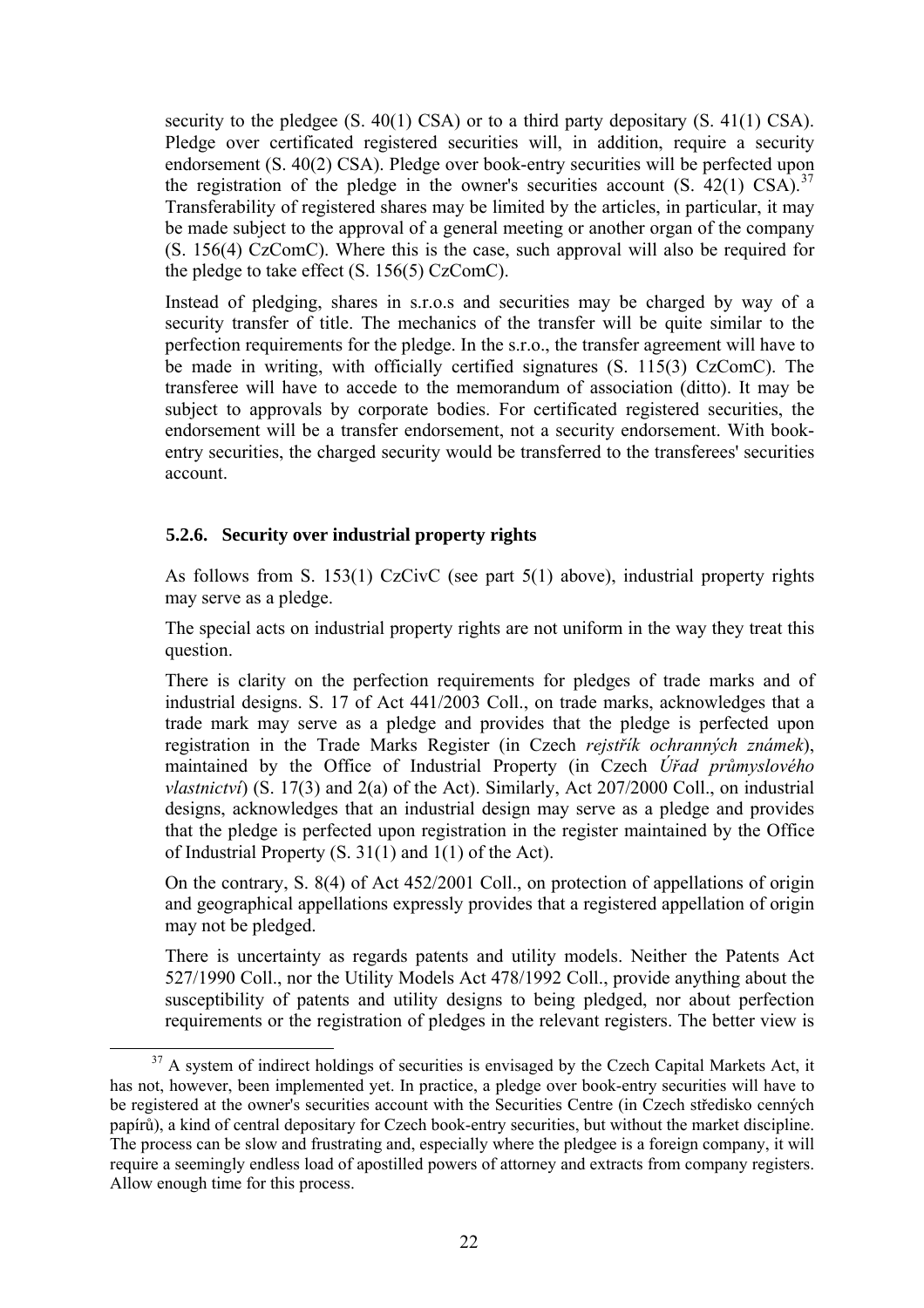that this silence does not mean that patents and utility models may not be pledged. One should still apply the general rule of S. 153(1) CzCivC (see also S. 154 CzCivC, providing that the Czech Civil Code's provisions shall apply to pledges of *inter alia* industrial property, unless special acts which govern such pledges, provide otherwise). Admittedly, there is uncertainty as regards the registration of the pledge. One would most probably have to look to the provisions on transfer of patents and utility models. S. 15 of the Patents Act, cross-referred to in S. 21(2) of the Utility Models Act, requires registration of a transfer agreement of a patent or a utility model as a condition of the transfer taking effect vis-à-vis third parties. It seems reasonable to conclude, by analogy*,* that the perfection requirement in respect of pledging a patent or a utility model would be the same. Helpfully, the catalogues of facts and circumstances subject to registration in the patents and utility models registers are not closed.[38](#page-25-0)

Instead of pledging, one could charge industrial property rights by way of security transfer. The transfer would take effect vis-à-vis third parties upon the registration in the relevant register maintained by the Office of Industrial Property.

#### **5.2.7. Enterprise charge**

The enterprise charge requires the form of a notarial record (S. 156(3) CzCivC). It will be perfected upon the registration in the Pledges Register. For a description of the current problems with priority of the enterprise chargeholder, see part 3(4)(da). Briefly, the problem is that under current law, the enterprise charge never really "crystallises" which, combined with the automatic rules of the CzBCA prohibiting the creation of new security interest, means that by the time the enterprise is sold in bankruptcy, the current assets belonging to the enterprise, such as inventories and claims, may not be subject to the charge at all.

#### **5.3. Sums and events which may be secured**

Pledges may secure claims for money as well as non-monetary obligations (S. 155(1) CzCivC). Where a non-monetary obligation is secured, the limit is expressed as the usual price such of obligation as of the time of perfection of the pledge (S. 155(2) CzCivC). Pledges may secure both existing and future claims, as well as claims of certain type that will arise up to a certain date in the future, up to an agreed amount  $(S. 155(3)$  and  $(4)$  CzCivC).

The law is silent on this parameter for the security transfer and the security assignment. One is therefore limited only by the general requirement of contract certainty.

#### **5.4. Rights and duties of creditor and debtor**

The pledgee who is in possession of the pledged asset may possess it throughout the lifetime of the pledge. He or she must keep it with due care and must protect it against damage, loss and destruction. He or she will be entitled to have his or her costs reimbursed by

<span id="page-25-0"></span><sup>&</sup>lt;sup>38</sup> See S. 16 of Regulation 550/1990 Coll. for patents, S. 20 of the Utility Models Act for utility models.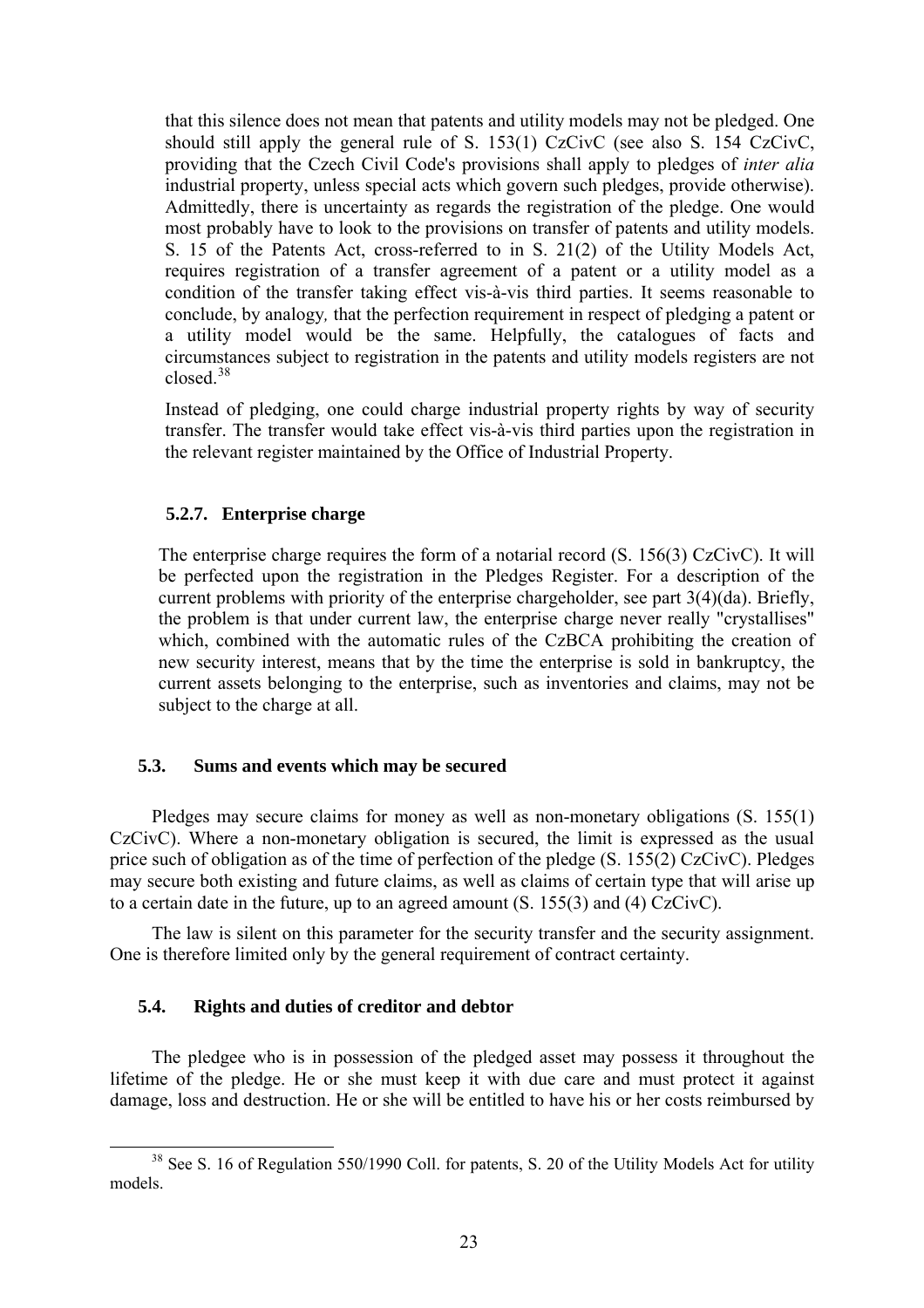the pledgor (S. 162(1) CzCivC) but will also be liable as a general bailee to the pledgor for damage to the pledged asset (S. 162(3) CzCivC).

The pledgee will only be authorised to exploit the pledged asset and to appropriate its accretions and fruits where this has been agreed to by the pledgor (S. 162(2) CzCivC). The pledgor may not exercise rights pertaining to pledged securities, unless the law or a contract provide otherwise (S. 43(5) of the Czech Securities Act). The better view is that in respect of a pledged share in a s.r.o., the pledgor keeps the right to exercise rights pertaining to the share (see the express provision of S. 117a(6) CzComC). This does not extend to the right to collect distributions - these are to be made to the pledgee, same as with respect to the pledge of securities (S. 43(5) CSA).

The pledgor must refrain from doing anything that may devalue the pledge (S. 163(1) CzCivC). Where the value of the pledged asset drops such that it is inadequate to cover the secured claim, the pledgor must furnish additional security without delay, failing which the unsecured part of the claim will become due and payable (S. 163(2) CzCivC).

The law is silent on these rights and duties for the security transfer and the security assignment.

#### **5.5. Transfer or encumbrance of creditor's and debtor's right**

Section 169(a) CzCivC declares invalid agreements whereby the pledgor agrees not to further pledge an already pledged immovable asset.

The pledgor is free to transfer title to the pledged asset. The general rule upon such transfer is that the acquirer takes subject to the pledge (S. 164(1) CzCivC) and will assume the pledgor's legal position (S. 164(2) CzCivC).

However, the particular rules on priority of the pledgee over acquirers of the pledged asset are complex and depend partly on the nature of the pledged asset, partly on the way the pledge was perfected (in relation to movable corporeal assets) and most importantly, on the legal context of the transfer (i.e. is it an enforcement sale, a bankruptcy sale, or a regular sale). These issues are discussed in detail in relation to the law of priorities - see parts [c\),](#page-12-4) [v](#page-15-2), [vi](#page-15-3) above.

As regards the pledgor's right to further pledge the pledged asset, this is excluded by the law in respect of shares in s.r.o.s (S. 117a(2) CzComC) and securities (S. 39(2) CSA).

The pledgee will not be able to further pledge the pledged asset as it is not its owner (S. 161(2) CzCivC). The only exception would be in relation to a possessory pledge of a corporeal movable asset where the pledgee could in theory pledge the asset pledged to it, provided that the new pledgee took possession in good faith that the original pledgee was authorised to create the pledge (S. 161(1) CzCivC). The original pledge would, in my view, terminate upon the transfer of possession from the original pledgee to the new pledgee (see part [c\)](#page-12-4) above).

On a security transfer, the transferor clearly no longer holds title so he or she may not create further charges over the pledged asset, nor transfer the pledged asset. This is subject to the rules on acquisition of title to corporeal movables by *bona fide* purchasers (see part [1.3](#page-4-2) above), and subject to the rule on creation of possessory pledge over corporeal movables in favour of *bona fide* pledgees, described in the previous paragraph. Equally clearly, the transferee may further transfer or pledge the charged asset as he or she is the full titleholder,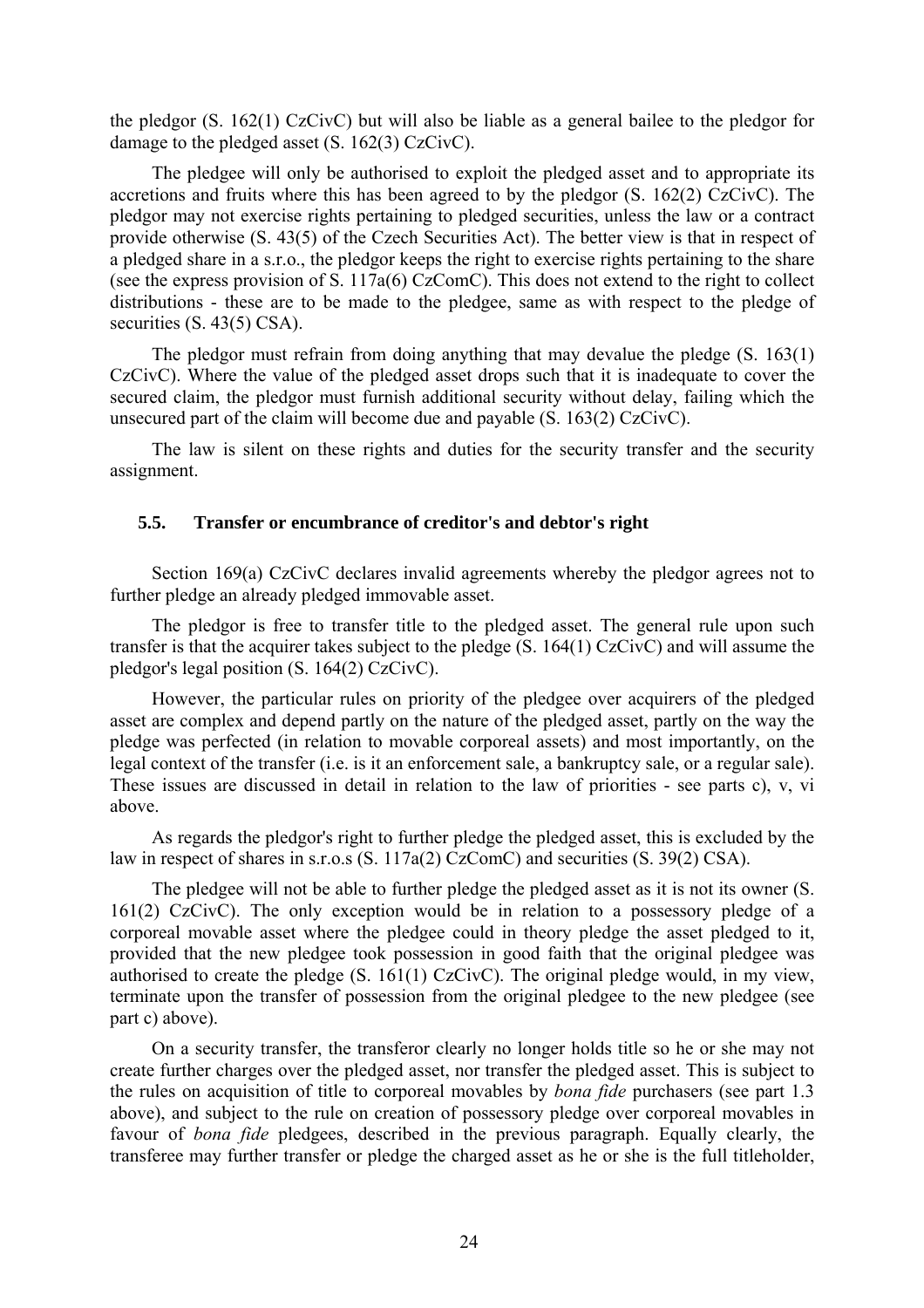although this may of course expose him or her to claims by the transferor if an explicit or implied term of the security transfer agreement were to be violated by such an act.

The point is not free from doubt but the better is that where a business is subject to an enterprise charge, the purchasers buying assets belonging to the charged enterprise take clear of the charge - irrespective of whether the assets sold are current or fixed assets. This is of course a problem from the point of view of the chargeholder. Also, this situation is not reversed upon default on the secured claim or upon the chargor's insolvency, which is even more disturbing from the point of view of the chargeholder.<sup>[39](#page-27-0)</sup>

#### **5.6. Enforcement of security by a creditor**

Because of its huge impact on the actual priorities, this topic was already discussed in some detail in part [3.4](#page-8-4) above.

As was explained there, the methods of enforcement of the pledge are limited to three state-regulated methods - the court sale, the sale by a judicial executor and a sale in a nonvoluntary out-of-court auction (see part [a\)ii](#page-11-1) above). There are two exceptions from these methods.

Firstly, a pledge over a share in a s.r.o. may be enforced by the pledgee privately, in a sale structured as a public tender (in Czech *obchodní veřejná soutěž*) (S. 117a(4) CzComC). Where an attempt to effect a sale fails, the rights pertaining to the share switch over to the pledgee (S. 117a(7) CzComC, *cf* part 5(4) above). The pledgee may appropriate the share through an agreement with the pledgor, the value of the appropriated share must, however, be determined by a court appointed expert (S. 117a(7) CzComC).

Secondly, a pledge over listed securities may be enforced privately through a sale on the public market, arranged by a securities dealer (S. 44 CSA).

With respect to pledged claims, the Czech Civil Code only expressly envisages enforcement via the collection by the pledgee of the amounts owed (S. 167(1)). This is clearly impracticable where the due date of the pledged claim lies in more than near future. There is no case law on the question but the better view is that with respect to claims that are not due and payable, the pledgee should be able to enforce the pledge through a sale of the claim through one of the three methods described above, as he or she would be in respect of other pledged property rights (S. 168 CzCivC).

As was mentioned in part [3.4,](#page-8-4) the law does not regulate enforcement of the security transfer and the security assignment.

Enforcement in insolvency proceedings is discussed in part [3.4](#page-8-4), as are the (surprising) interrelations between execution proceedings levied by a general creditor and the secured creditor's enforcement rights.

#### **5.7. Implementation of the Directive on Financial Collateral Arrangements**

The Directive was implemented into Czech law by Act 377/2005 Coll., on financial conglomerates, that went into force on  $29<sup>th</sup>$  September, 2005. The main implementation provisions can be found primarily in the Czech Commercial Code (S. 323a to 323i, containing substantive and enforcement provisions), the Act 97/1963 Coll., on international private and

<span id="page-27-0"></span><sup>&</sup>lt;sup>39</sup> For details, see Richter, note 31 supra.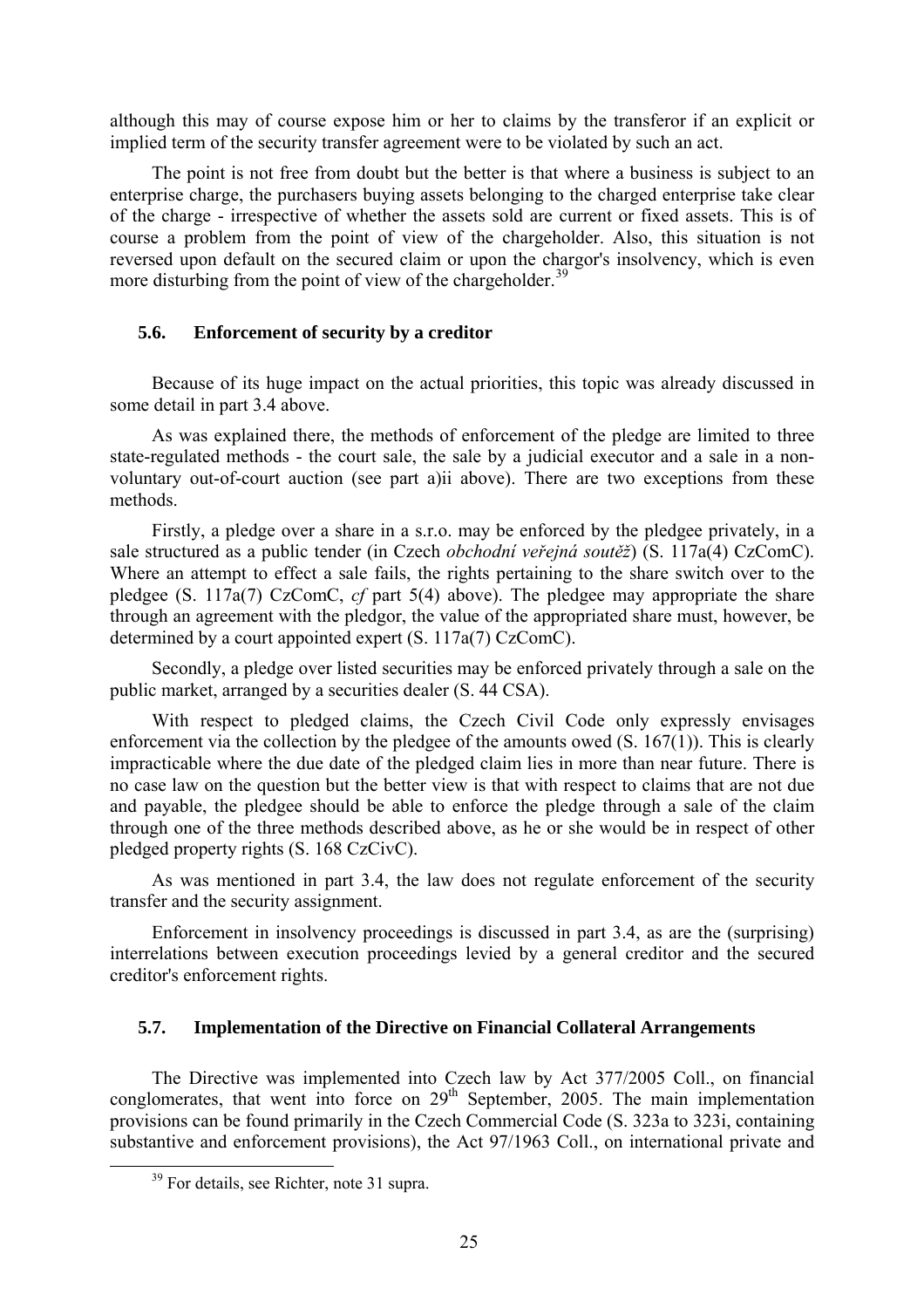procedural law (S. 11e, containing the conflicts of laws rules) and in the Czech Bankruptcy and Composition Act  $(S, 5d(2), 14(3), 15(5), 16(6), 52(3),$  containing rules aimed at protecting financial collateral arrangements against the effects of bankruptcy and composition proceedings).

The Czech Republic did not exercise the opt-out right in respect of Article 1(2)(e), available to Member States pursuant to Article 1(3). However, in implementing Article 1(2), the Czech Parliament put in certain limitations on the counterparties eligible under Article  $1(2)(e)$ . To be eligible under Article  $1(2)(e)$ , the party must be a juridical person (a corporation) that, based on its last annual or last consolidated annual accounts, meets at least two of the following three criteria:

- its total assets are worth at least CZK 600 million (approximately EUR 20) million), or
- its total annual sales amount to not less than CZK 1,200 million (approximately EUR 40 million), or
- its net assets amount to not less than CZK 60 million (approximately EUR 2) million).

Although it could have done so (see part [3.5.2](#page-20-0) above on the prohibition of appropriation), the Czech Republic did not opt out of enforcement of financial collateral by way of appropriation under Art. 4(2) of the Directive.

 There are several unclear provisions and shortcoming in the implementation language, including inter alia the implementation of one of the conflicts rules of Article 9 of the Directive, the definition of an "enforcement event", or the definition of "equivalent collateral". However, one would hope that these will be remedied after market participants will have submitted their feedback into the legislative process (this is currently under way). I will therefore not dwell on these details in this article.

#### **6. Critique of current system and the future**

It follows from the above discussion of the Czech law of security interest that there is, at least in my opinion, significant room for improvement.

This is not an isolated opinion. Indeed, the draft new Czech Civil Code,  $40$  currently under discussion at the expert level and due to enter the political legislative process perhaps towards the end of 2006 or in 2007, would completely revamp Czech law of security interests. The relevant chapter of the draft code was subject to extensive discussions in 2005 and 2006 and it is not clear in what form will the revised language appear in the next draft. One can only hope that the drafters will pay close attention to Slovakia's remarkable reform of its law of security interests, implemented in  $2002<sup>41</sup>$  $2002<sup>41</sup>$  $2002<sup>41</sup>$  as was recommended in the consultation process over the draft new Czech Civil Code. That reform is notable for many aspects - *inter alia* for having made use of the know-how that went into EBRD's Model Law on Secured

<span id="page-28-1"></span><span id="page-28-0"></span><sup>&</sup>lt;sup>40</sup> available (in Czech) in a version as of Spring 2005 at <http://diskuse.juristic.cz/480556/clanek/legislativa>

<sup>41</sup> Slovak Act 526/2000 Coll., amending the Slovak Civil Code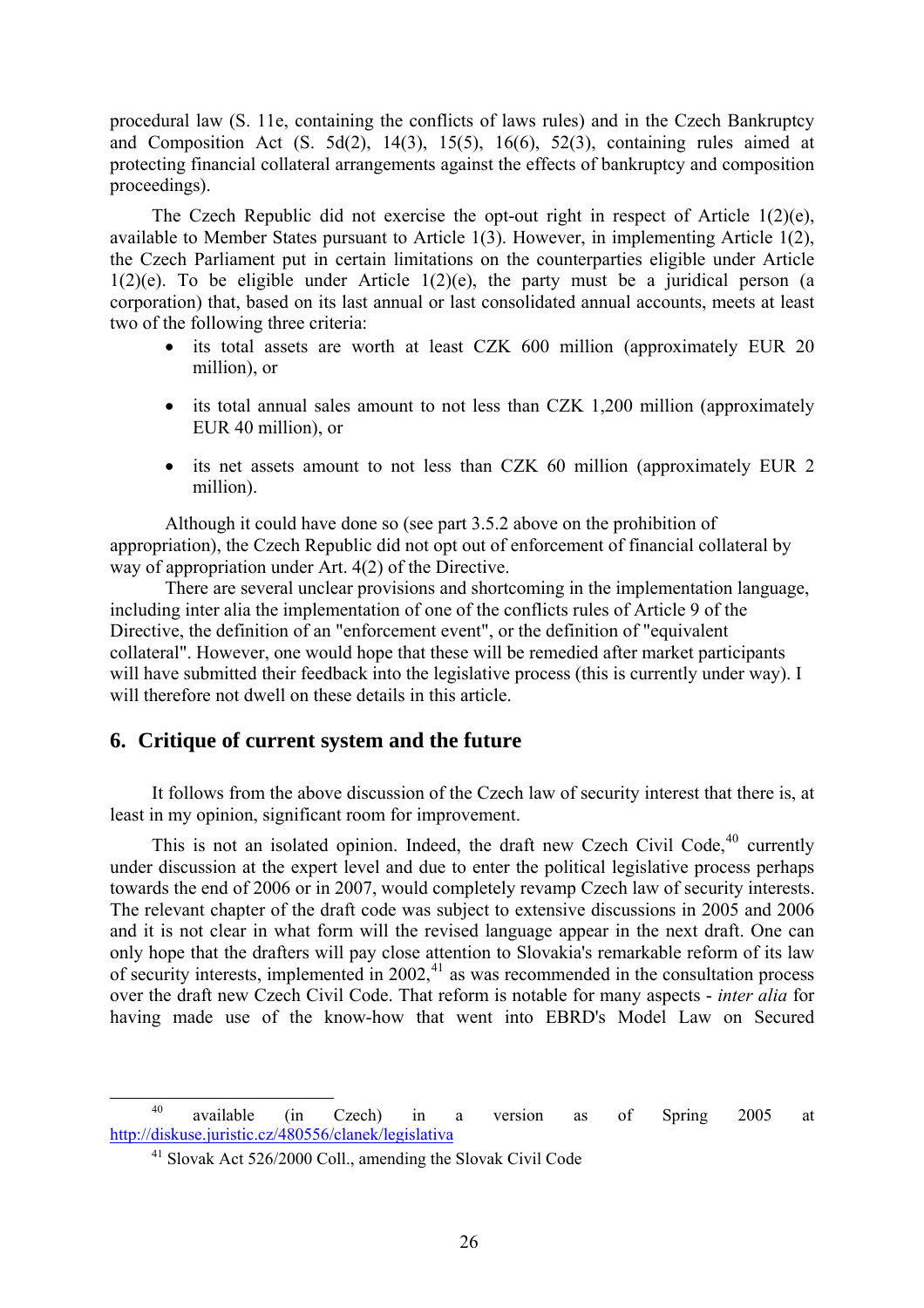Transactions of  $1994^{42}$  $1994^{42}$  $1994^{42}$  and could actually serve as useful inspiration to other European jurisdictions as well. $43$ 

If one could have three wishes for a reformed Czech law of secured interests, mine would be:

- clear treatment of security interests in insolvency. The new Czech Insolvency Act, although not perfect, gets pretty close to this wish, certainly much closer than is the case under the current Czech Bankruptcy and Composition Act,
- a functioning, fast and possibly low-cost way of enforcement of security outside insolvency, preferably through a private sale. Here, one is still long way away from the ideal, although one should mention that the draft new Czech Civil Code in its version presented in 2005 proposed to introduce a private sale. It remains to be seen where the draft goes on this issue in the legislative process, and
- a clear, simple, and sensible law of priorities. As follows from this article, current Czech law is everything but clear, simple and sensible on this crucial point of design of security interests. In fairness, the new Czech Insolvency Act will improve the law of priorities in insolvency. However, and quite sadly, the draft new Czech Civil Code (again in the version presented in 2005) does not even contemplate to deal with this topic, presumably intending once again to leave the question of priorities to procedural laws. This would be unfortunate and even paradoxical given that, as was mentioned above, the draft contemplates allowing private enforcement of security.

All in all, the Czech legislator has accomplished something over the years following the 1989 political change. However, it clearly still has a substantial task ahead when it comes to designing efficient law of security interests.

<span id="page-29-1"></span><span id="page-29-0"></span><sup>&</sup>lt;sup>42</sup> available at  $\frac{http://www.ebrd.com/pubs/legal/5960.htm}{\text{43}}$  see Slovak Solution, Why Slovakia has the world's best rules on collateral, The Economist, 23rd January, 2003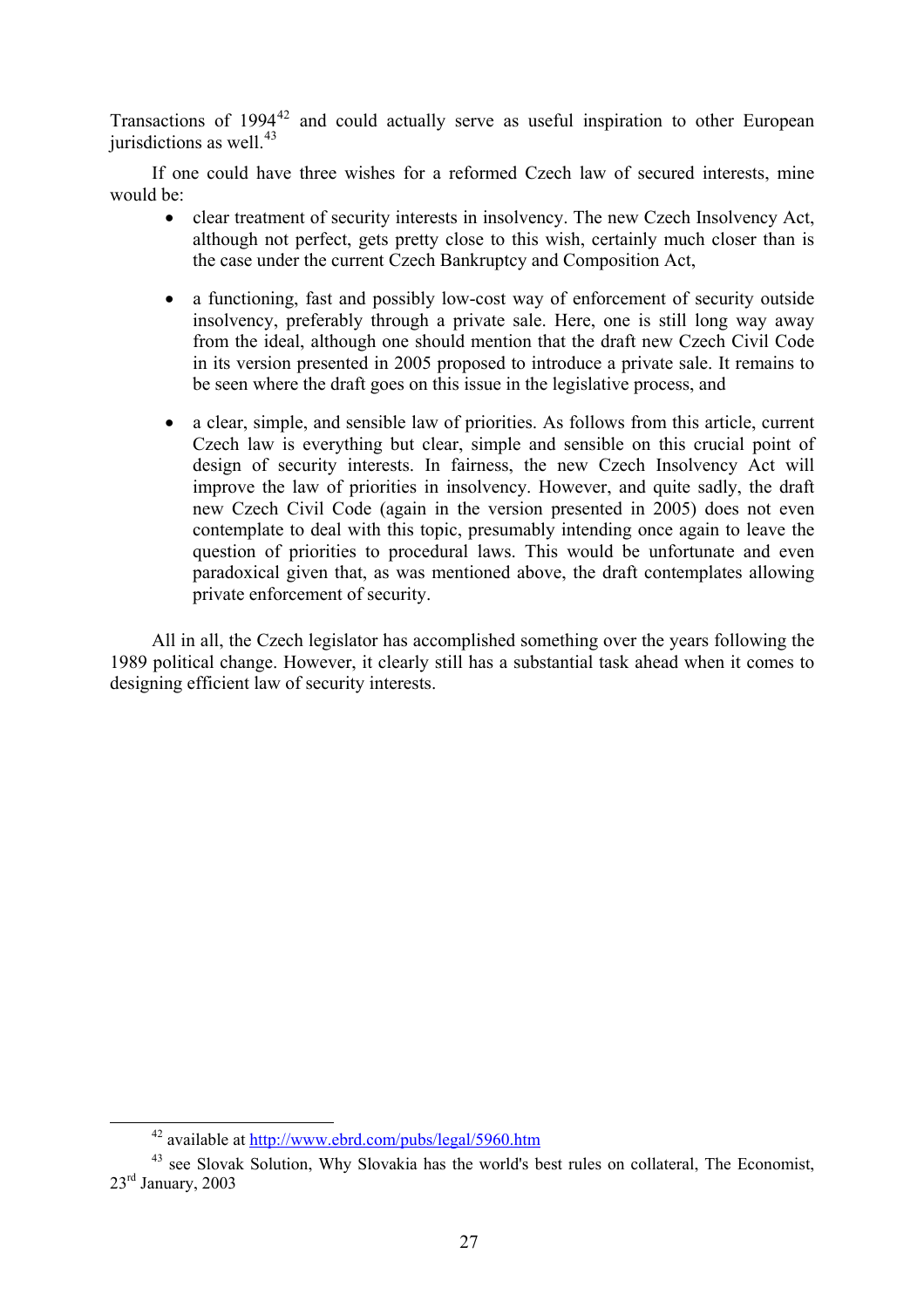#### **Bibliography:**

- Bowers, J.W., Security Interests, Creditors' Priorities and Bankruptcy, Chapters E and F, Encyclopedia of Law and Economics, 1999, available at: [http://encyclo.findlaw.com.](http://encyclo.findlaw.com/)
- Bebchuk, L.A., Fried, J.M., The Uneasy Case for Priority of Secured Claims in Bankruptcy, 105 The Yale Law Journal 857 (1996), available at: [http://papers.ssrn.com/sol3/papers.cfm?abstract\\_id=417960;](http://papers.ssrn.com/sol3/papers.cfm?abstract_id=417960)
- Bebchuk, L.A., Fried, J.M., The Uneasy Case For the Priority of Secured Claims in Bankruptcy: Further Thoughts and a Reply to Critics, 82 Cornell Law Review 1279 (1997), available at: [http://papers.ssrn.com/sol3/papers.cfm?abstract\\_id=55559](http://papers.ssrn.com/sol3/papers.cfm?abstract_id=55559)
- Bergström, C., Eisenberg, T., Sundgren, S., On the Design of Efficient Priority Rules for Secured Creditors: Empirical Evidence from a Change in Law, 18 European Journal of Law and Economics 273-297 (2004)
- Bradley, M., Rosenzweig, M., The Untenable Case for Chapter 11, 101 Yale Law Journal 1043 (1992) Warren, E., The Untenable Case for Repeal of Chapter 11, 102 Yale Law Journal 437 (1992)
- Jackson, T.H., Kronman, A.T., Secured Financing and Priorities Among Creditors, 88 Yale Law Journal 1143 (1979).
- Jehlička, O., Švestka, J., Škárová, M. a kol., Občanský zákoník, Komentář, 9. vydání, C.H.Beck, Praha, 2004
- Giese, E., Dušek, P., Payne-Koubová, J., Dietschová, L., Zajištění závazků v České republice, 2. vydání, C.H. Beck, Praha, 2003
- Knappová, M., Švestka, J. (eds), Občanské právo hmotné, 3. vydání, svazek I, ASPI, Praha, 2002
- Richter, T., Základní stavební kameny vládního návrhu insolvenčního zákona, část II., Právní fórum 12/2005, ASPI Prague, 2005
- Richter, T., Zástavní právo k podniku z pohledu teorie a praxe dluhového financování - 1. a 2. část, Právní rozhledy 3, 4/ 2004, C.H. Beck, Prague, 2004
- Schwarcz, S.L., The Easy Case for the Priority of Secured Claims in Bankruptcy, 47 Duke Law Journal 425 (1997), available at: <http://www.law.duke.edu/journals/dlj/articles/dlj47p425.htm>
- Siebrasse, N., A Review of Secured Lending Theory, 1997, available at: <http://www.law.unb.ca/Siebrasse/Download>.
- Veselý, J., Rakovský, A., Mikšovský, P., Šimková, R., Zákon o veřejných dražbách, Komentář, C.H. Beck, Praha, 2001
- Warren, E., The Untenable Case for Repeal of Chapter 11, 102 Yale Law Journal 437 (1992)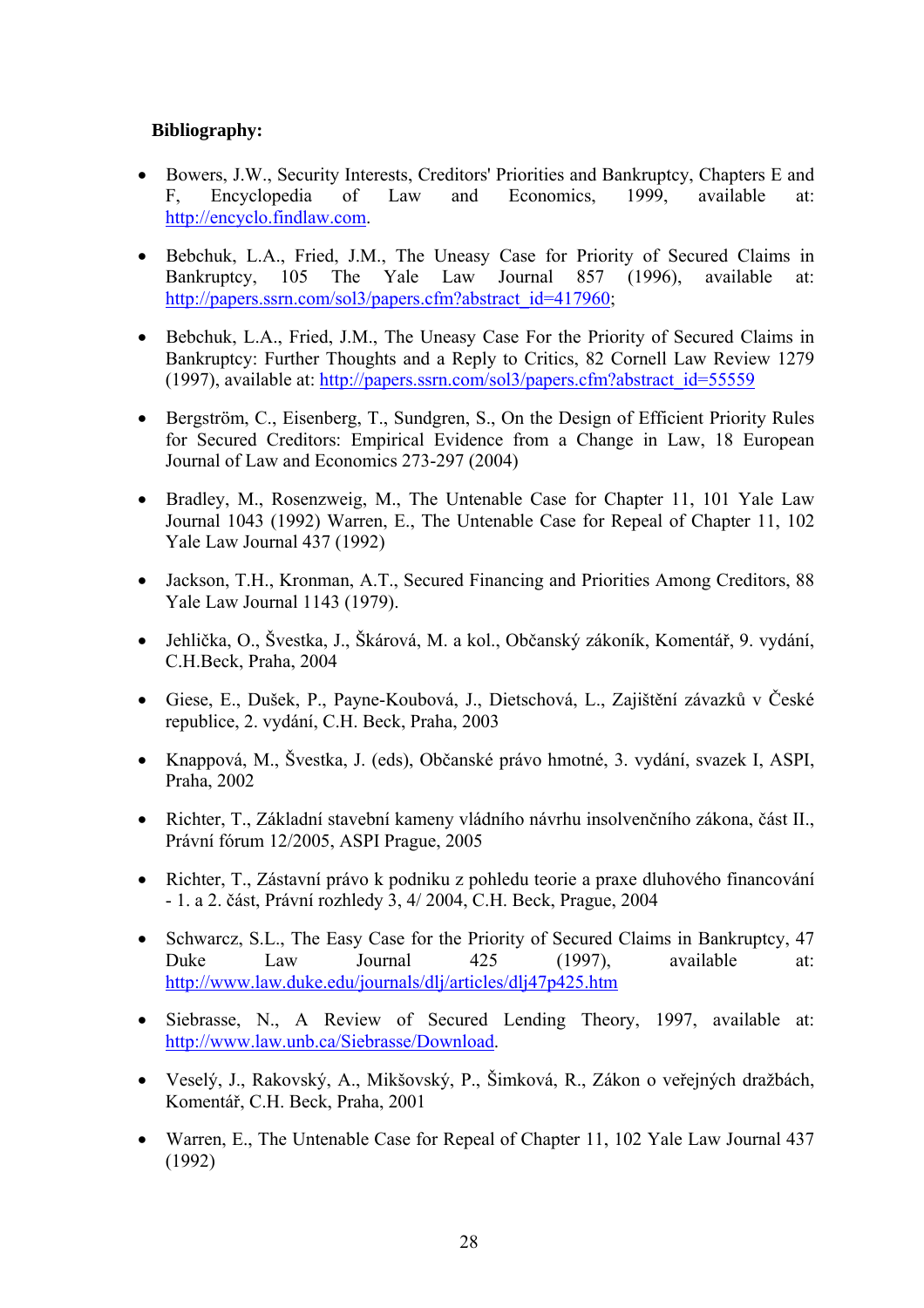- Winterová, A. (ed.), Civilní právo procesní, 3. vydání, Linde, Praha, 2004
- Wood, P., Comparative Law of Security and Guarantees, Sweet & Maxwell, London, 1995